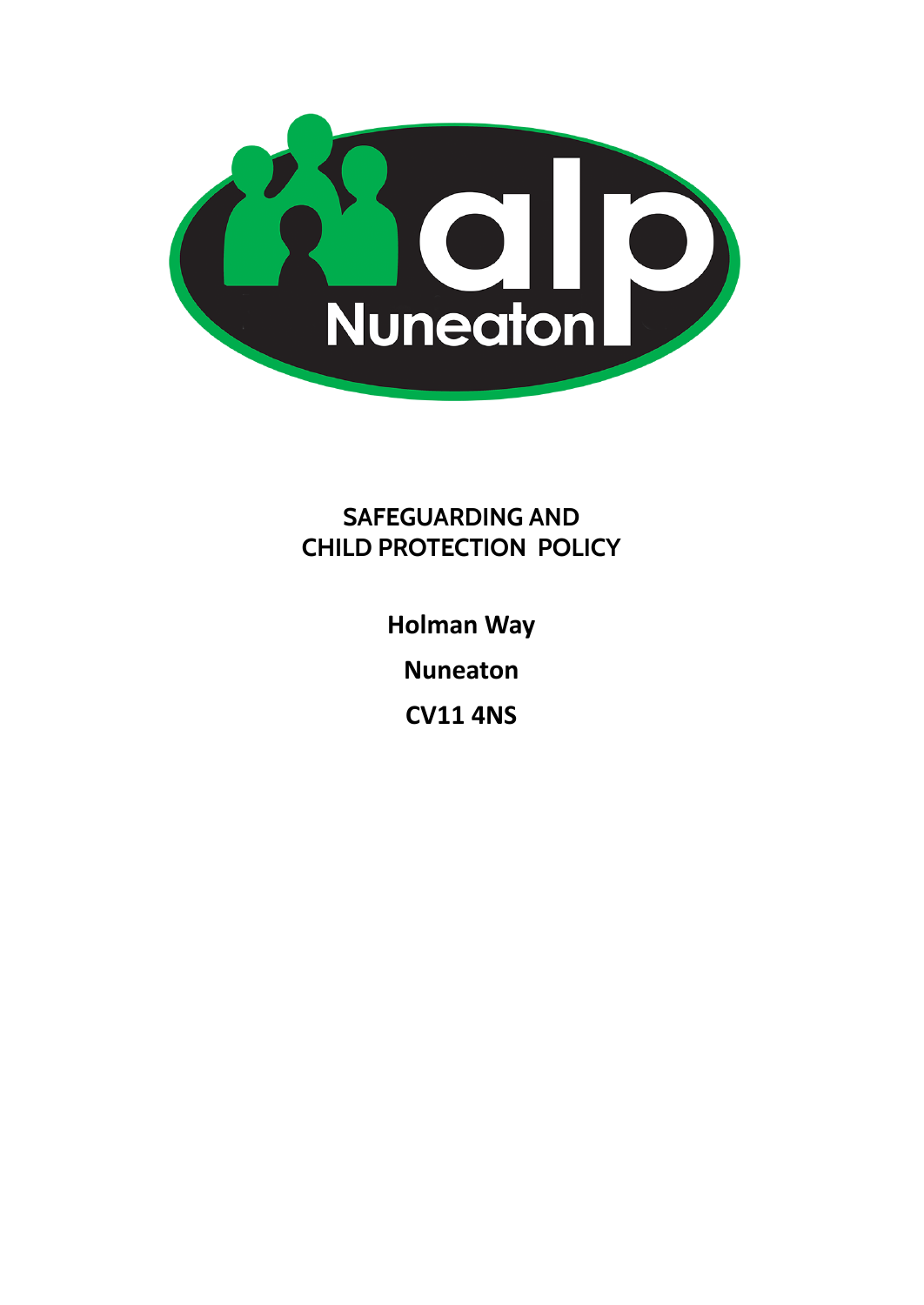## **Child protection and safeguarding policy**

## **Table of Contents**

| $\bullet$ | <b>Policy statement and principles</b>                                                     | 4                       |
|-----------|--------------------------------------------------------------------------------------------|-------------------------|
|           | <b>Child protection statement</b>                                                          | 4                       |
| $\bullet$ | <b>COVID Arrangements</b>                                                                  | 4                       |
|           | <b>Policy Principles</b>                                                                   | 4                       |
| $\bullet$ | <b>Policy aims</b>                                                                         | 5                       |
| $\bullet$ | Safeguarding legislation and guidance                                                      | 5                       |
| $\bullet$ | <b>Roles and responsibilities</b>                                                          | 6                       |
| $\bullet$ | The designated safeguarding lead (DSL) and deputy designated safeguarding lead (DDSL)      | 6                       |
| $\bullet$ | Good practice guidelines and staff code of conduct                                         | 7                       |
| $\bullet$ | Abuse of position of trust                                                                 | $\overline{\mathbf{z}}$ |
| $\bullet$ | Children who may be particularly vulnerable                                                | 8                       |
| $\bullet$ | Children with special educational needs and disabilities                                   | 8                       |
| $\bullet$ | <b>Children missing education</b>                                                          | 8                       |
| $\bullet$ | <b>Mental health</b>                                                                       | 9                       |
| $\bullet$ | Whistleblowing if you have concerns about a colleague                                      | 9                       |
|           | Allegations/concerns raised in relation to staff, supply staff, contractors and volunteers | 9                       |
| $\bullet$ | <b>Staff training</b>                                                                      | 9                       |
|           | Safer recruitment                                                                          | 10                      |
|           | <b>Volunteers</b>                                                                          | 10                      |
|           | <b>Contractors</b>                                                                         | 10                      |
| $\bullet$ | <b>Site security</b>                                                                       | 10                      |
| $\bullet$ | <b>Extended school and off site arrangements</b>                                           | 10                      |
| $\bullet$ | <b>Staff/Pupil online relationships</b>                                                    | 11                      |
| $\bullet$ | <b>Child protection procedures</b>                                                         | 11                      |
| $\bullet$ | <b>Recognising abuse</b>                                                                   | 11                      |
| $\bullet$ | <b>Bullying</b>                                                                            | 11                      |
| $\bullet$ | <b>Taking action</b>                                                                       | 11                      |
|           | If you are concerned about a pupil's welfare                                               | 12                      |
|           | If a pupil discloses to you                                                                | 12                      |
|           | <b>Notifying parents</b>                                                                   | 12                      |
|           | <b>Confidentiality and sharing information</b>                                             | 13                      |
|           | Referral to children's social care                                                         | 13                      |
| $\bullet$ | Reporting directly to child protection agencies                                            | 14                      |
|           | Peer on peer abuse                                                                         | 14                      |
|           | <b>Minimising risk</b>                                                                     | 15                      |
|           | Managing allegations of peer on peer abuse                                                 | 15                      |
|           | <b>Supporting those involved</b>                                                           | 16                      |
|           | <b>Serious violence</b>                                                                    | 16                      |
| $\bullet$ | Child criminal exploitation (CCE) and Child sexual exploitation (CSE)                      | 16                      |
|           | <b>Child Sexual Exploitation (CSE)</b>                                                     | 17                      |
| $\bullet$ | <b>Child Criminal Exploitation (CCE)</b>                                                   | 17                      |
|           | <b>County lines</b>                                                                        | 18                      |
|           | <b>Online Safety</b>                                                                       | 18                      |
|           | Sharing nudes and semi nudes                                                               | 19                      |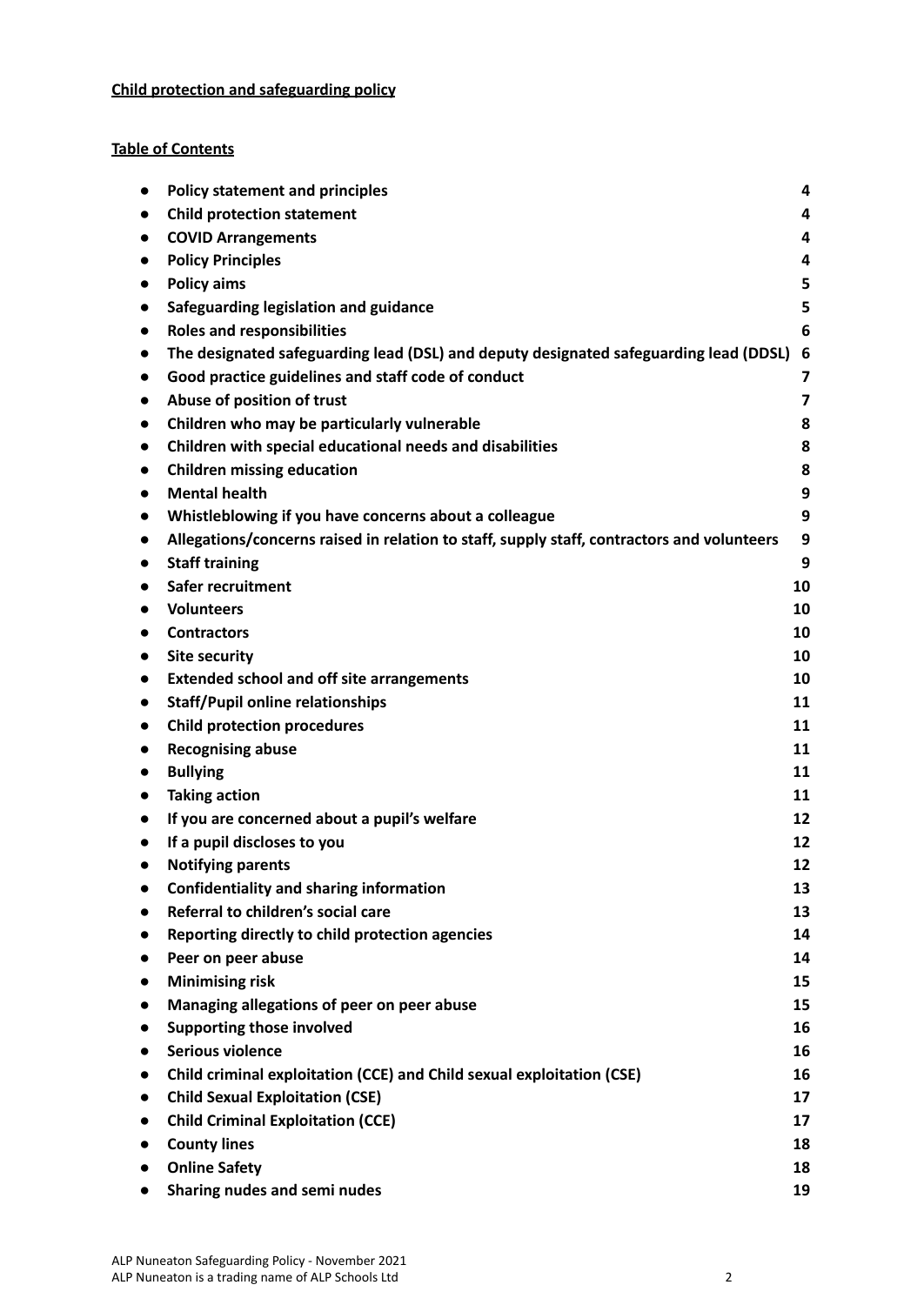| <b>Domestic abuse</b><br>$\bullet$                      | 20 |
|---------------------------------------------------------|----|
| <b>Honour based abuse</b>                               | 20 |
| <b>Radicalisation and extremism</b><br>$\bullet$        | 21 |
| <b>Private fostering arrangements</b><br>$\bullet$      | 21 |
| <b>Forced Marriage</b><br>$\bullet$                     | 22 |
| Related safeguarding portfolio policies<br>$\bullet$    | 22 |
| <b>Special circumstances</b><br>$\bullet$               | 22 |
| Looked after children                                   | 22 |
| Children who have a social worker                       | 22 |
| <b>Work experience</b><br>$\bullet$                     | 22 |
| <b>Children staying with host families</b><br>$\bullet$ | 22 |
| Boarding schools and children's homes<br>$\bullet$      | 23 |
| <b>Appendix One</b>                                     | 23 |
| Four categories of abuse                                | 23 |
| <b>Indicators of abuse</b>                              | 24 |
| <b>Appendix Two</b>                                     | 25 |
| <b>Related safeguarding policies</b>                    | 25 |
| <b>Appendix Three</b>                                   | 26 |
| Concerns about a child decision chart                   |    |

## **Reviewed by:**

**Deputy Designated Safeguarding Lead(s) ...................................................**

**Date: ...................................................**

**Headteacher ....................................................................................**

**Date: ...................................................**

**Nominated Governor ………………………………………………………………….**

**Date: ……………………………………………….**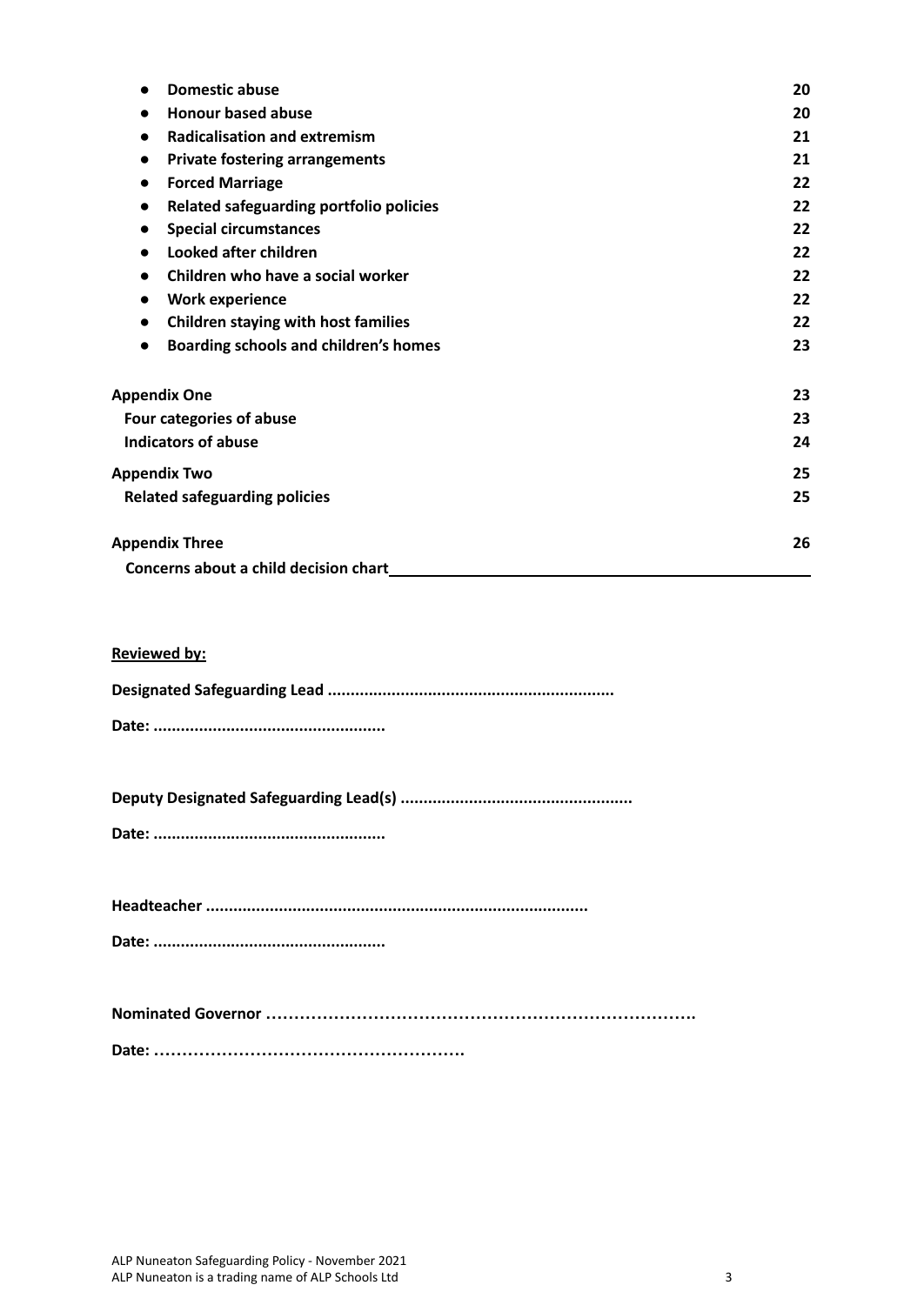#### **Policy statement and principles**

Our School provides a service to children and young people and these procedures have been designed to ensure the welfare and protection of any child or young person who accesses the services we provide.

This school is committed to putting in place safeguards and measures to reduce the likelihood of abuse taking place and to ensure all those involved will be treated with dignity and respect.

This policy is one of a series in the school's integrated safeguarding portfolio which also includes, staff code of conduct, safer recruitment, whistleblowing, complaints, managing physical interventions, and online safety. All of these policies can be found on the staff intranet and the school website.

For more information regarding allegations about staff, please refer to the guidance set out in the document Keeping Children safe in Education, part 4.

This policy is available on the school website and is included in the staff handbook and volunteers information pack.

Our core safeguarding principles are:

- safeguarding is everyone's responsibility
- the school's responsibility to safeguard and promote the welfare of children is of paramount importance
- safer children make more successful learners
- policies will be reviewed at least annually unless an incident or new legislation or guidance suggests the need for an interim review.

#### **Child protection statement**

We recognise our moral and statutory responsibility to safeguard and promote the welfare of all learners. We endeavour to provide a safe and welcoming environment where children are respected and valued. We are alert to the signs of abuse and neglect and follow our procedures to ensure that children receive effective support, protection and justice.

The procedures contained in this policy apply to all staff, volunteers and our Executive Board and are reflective of local safeguarding guidance.

#### **COVID Arrangements**

The school takes COVID-19 seriously and follows all government recommendations in the attempt to reduce the spread of the virus. Risk assessments and current guidance is available on the school's website

#### **Policy principles**

- **●** The welfare of the child is paramount.
- All children, regardless of age, gender, ability, culture, race, language, religion or sexual identity, have equal rights to protection.
- All staff have an equal responsibility to act on any suspicion or disclosure that may suggest a child is at risk of harm.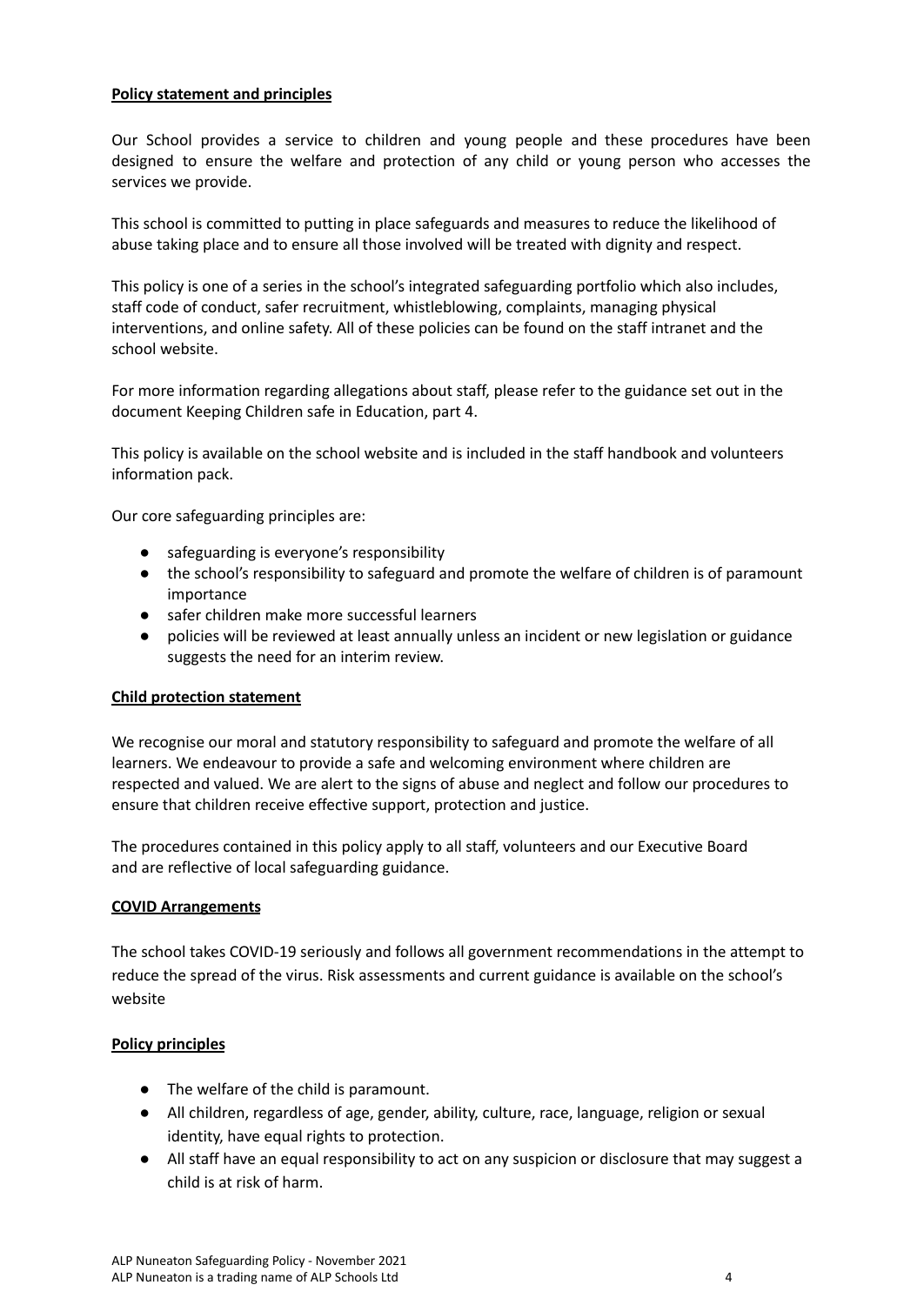- All staff will reassure children that their concerns and disclosures will be taken seriously and that they will be supported and kept safe.
- Pupils and staff involved in child protection issues will receive appropriate support.

#### **Policy aims**

- To provide all staff with the necessary information to enable them to meet their child protection responsibilities.
- To ensure consistent good practice.
- To demonstrate the school's commitment regarding child protection to pupils, parents and other partners.

#### **Terminology**

Safeguarding and promoting the welfare of children refers to the process of protecting children from maltreatment, preventing the impairment of children's mental as well as physical health and development, ensuring that children grow up in circumstances consistent with the provision of safe and effective care and taking action to enable all children to have the best outcomes.

Child protection refers to the processes undertaken to protect children who have been identified as suffering or being at risk of suffering significant harm.

Staff refers to all those working for or on behalf of the school, full time or part time, temporary or permanent, in either a paid or voluntary capacity.

DSL refers to the designated safeguarding lead at the school

Child includes everyone under the age of 18.

Parent refers to birth parents and other adults who are in a parenting role, for example step-parents, foster carers and adoptive parents.

#### **Safeguarding legislation and guidance**

The following safeguarding legislation and guidance has been considered when drafting this policy:

- Section 175 of the Education Act 2002 (maintained schools only)
- Section 157 of the Education Act 2002 (Independent schools only, including academies and Free Schools)
- The Education (Independent School Standards) Regulations 2014 (Independent schools only, including academies and Free Schools)
- The Safeguarding Vulnerable Groups Act 2006
- The Teacher Standards 2012
- Working Together to Safeguarding Children 2018
- Working Together: Transitional Guidance 2018
- Keeping Children Safe in Education 2021
- What to do if you're worried a child is being abused 2015.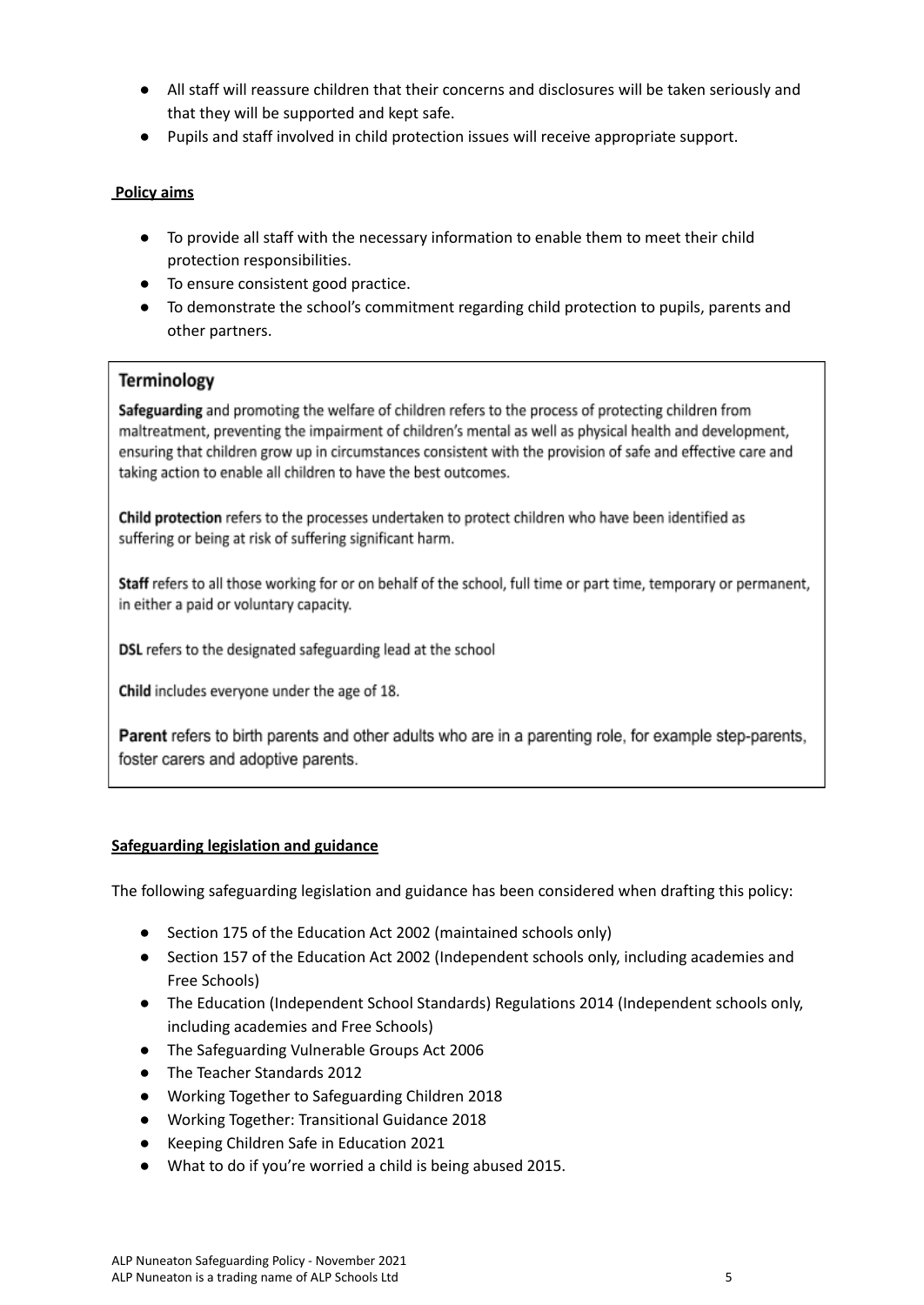● The Domestic Abuse Act 2021

## **Roles and responsibilities**

All schools should appoint a member of the senior leadership team to coordinate child protection arrangements.

| Key personnel                                                                                                                                                                                                                                                       |
|---------------------------------------------------------------------------------------------------------------------------------------------------------------------------------------------------------------------------------------------------------------------|
| The designated safeguarding lead (DSL) for child protection is Donna Hatcher. Contact details:<br>Email: bradley.rowley@alpschools.org tel: 02475 901 051 (choose option 7 for out of hours)                                                                        |
| The deputy designated leads (DDSLs) are Collette Gilbody and Donna Hatcher                                                                                                                                                                                          |
| Contact details: email: collette.gilbody@alpschools.org tel: 02475 901 051 (choose option 7 for out of hours)<br>Email donna.hatcher@alpschools.org tel: 02475 901 051 (choose option 7 for out of hours)                                                           |
| The nominated child protection governor is Gemma Gosden<br>Contact details: email: gemma.gosden@alpschools.org                                                                                                                                                      |
| The headteacher is Bradley Rowley<br>Contact details: email: bradley.rowley@alpschools.org tel: 02475 901 051 (choose option 7 for out of hours)                                                                                                                    |
| Leicester Local Authority Designated Officer (Duty Officer)<br>Leslie Booth Tel: 0116 454 2418                                                                                                                                                                      |
| Children's Social Care Service, Duty and Advice Service<br>Tel: 0116 4541004                                                                                                                                                                                        |
| Leicestershire Local Authority Designated Officer (Duty Officers) -<br>Kim Taylor Email: Kim.Taylor2@leics.gov.uk tel: 0116 305 5641<br>Lovona Brown Email: Lovona.Brown@leics.gov.uk tel: 0116 305 8161                                                            |
| To contact a LADO, a referral form is used: Position of Trust Multi-Agency Referral Form (POT MARF). And emailed to:<br>lado@warwickshire.gcsx.gov.uk                                                                                                               |
| Children's Social Care Service, Duty and Advice Service<br>If a child is at immediate risk of serious harm requiring immediate action, call Warwickshire MASH on 01926 414144. Lines<br>are open from: Monday to Thursday: 8:30am - 5:30pm, Friday: 8:30am - 5:00pm |
|                                                                                                                                                                                                                                                                     |

## **The designated safeguarding lead (DSL)**

The designated safeguarding lead (DSL) takes lead responsibility for safeguarding and child protection (including online safety) in the school. The DSL has the status and authority within the school to carry out the duties of the post, which include: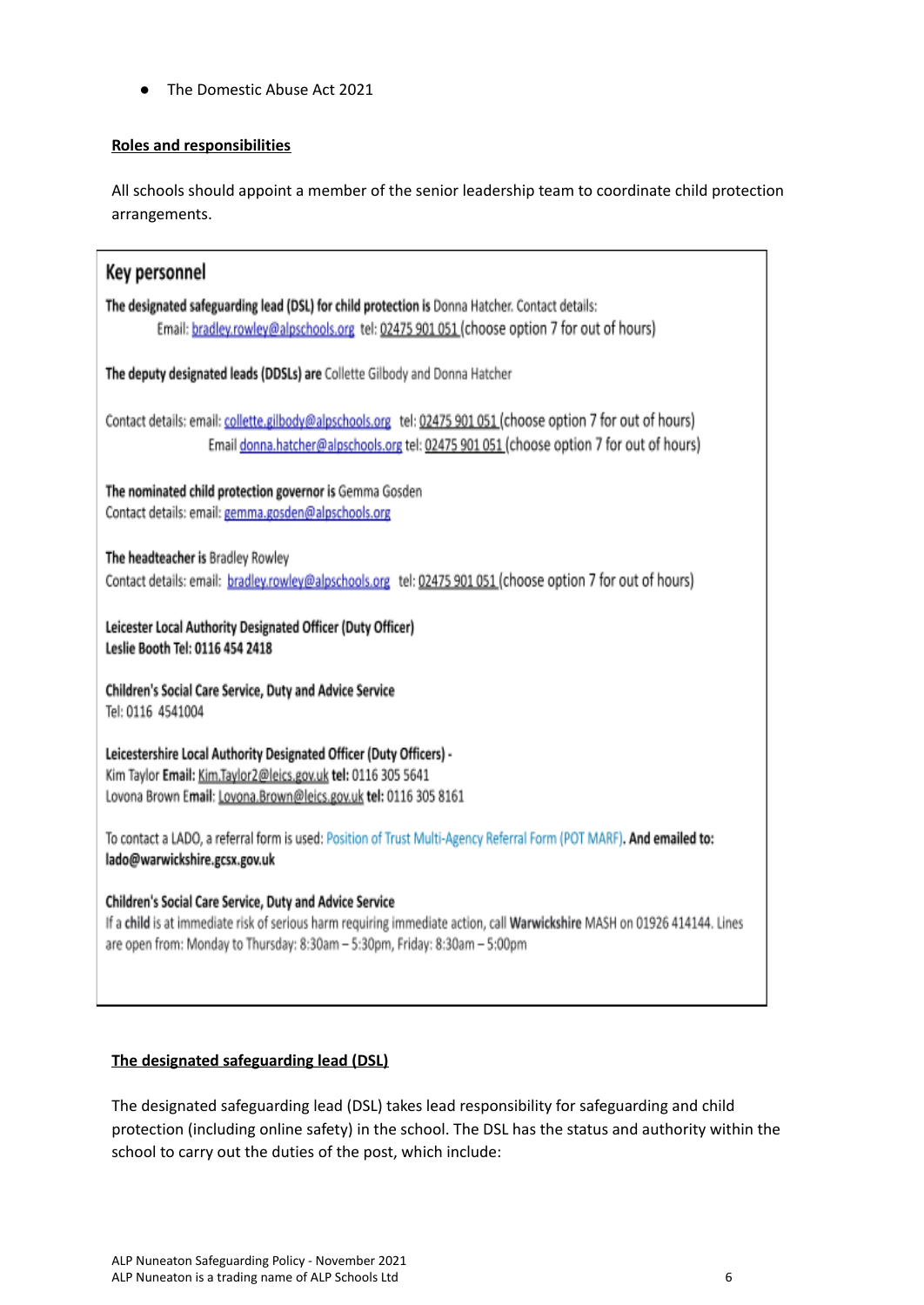- ensuring the child protection policies are known, understood and used appropriately by staff, reviewed annually and publicly available
- advising and supporting staff on child protection and safeguarding matters
- encouraging a culture of listening to children
- managing safeguarding referrals to children's social care, the police, or other agencies
- taking part in strategy discussions and inter-agency meetings
- liaising with the "case manager" and the designated officer(s) at the local authority where allegations are made against staff
- making staff aware of training courses and the latest local safeguarding arrangements available through the local safeguarding partner arrangements
- transferring the child protection file to a child's new school
- undergoing training and receiving regular updates to maintain the knowledge and skills required to carry out the role, including Prevent awareness training.

#### **The deputy designated safeguarding lead(s):**

Is/are trained to the same level as the DSL and supports the DSL with safeguarding matters as appropriate. In the absence of the DSL, the deputy DSL carries out those functions necessary to ensure the ongoing safety and protection of pupils. In the event of the long-term absence of the DSL, the deputy will assume the functions above.

#### **Good practice guidelines and staff code of conduct**

## **Should any member of staff have any concerns relating to code of conduct then this must be reported to the headteacher only.**

Good practice includes:

- treating all pupils with respect
- setting a good example by conducting ourselves appropriately
- involving pupils in decisions that affect them
- encouraging positive, respectful and safe behaviour among pupils
- being a good listener
- being alert to changes in pupils' behaviour and to signs of abuse, neglect and exploitation
- recognising that challenging behaviour may be an indicator of abuse
- reading and understanding the school's child protection policy, staff behaviour policy and guidance documents on wider safeguarding issues
- being aware that the personal and family circumstances and lifestyles of some pupils lead to an increased risk of abuse
- referring all concerns about a pupil's safety and welfare to the DSL, or, if necessary, directly to police or children's social care.

#### **Abuse of position of trust**

All school staff are aware that inappropriate behaviour towards pupils is unacceptable and that their conduct towards pupils must be beyond reproach.

Staff understand that under the Sexual Offences Act 2003 it is an offence for a person over the age of 18 to have a sexual relationship with a person under the age of 18, where that person is in a position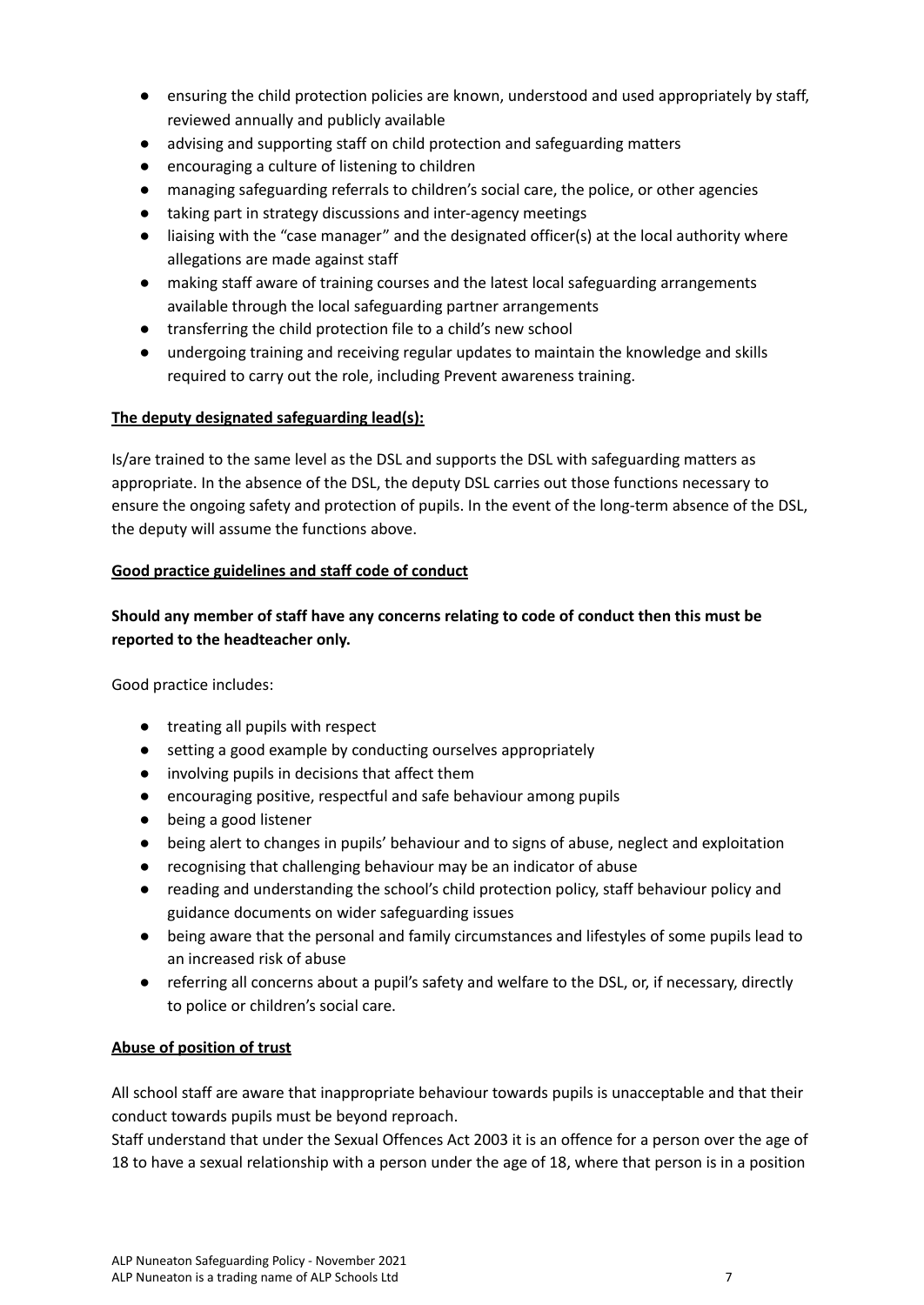of trust, even if the relationship is consensual. This means that any sexual activity between a member of the school staff and a pupil under 18 may be a criminal offence.

The school's staff code of conduct sets out our expectations of staff

## **Children who may be particularly vulnerable**

Some children may have an increased risk of abuse. Many factors can contribute to an increase in risk, including prejudice and discrimination, isolation, social exclusion, communication issues and reluctance on the part of some adults to accept that abuse can occur. To ensure that our pupils receive equal protection, we will give special consideration to children who are:

- living away from home or in temporary accommodation
- living in chaotic and unsupportive home situations
- living transient lifestyles
- affected by parental substance misuse, domestic violence or parental mental health needs
- vulnerable to being bullied, or engaging in bullying
- vulnerable to discrimination and maltreatment on the grounds of race, ethnicity, religion, disability or sexuality
- do not have English as a first language
- at risk of sexual exploitation, female genital mutilation, forced marriage or being drawn into extremism.

This list provides examples of additionally vulnerable groups and is not exhaustive. Special consideration includes the provision of safeguarding information and resources in community languages and accessible formats for children with communication needs.

#### **Children with special educational needs and disabilities**

Children with special educational needs (SEN) and disabilities can face additional safeguarding challenges. Additional barriers can exist when recognising abuse and neglect in this group of children, which can include:

- assumptions that indicators of possible abuse such as behaviour, mood and injury relate to the child's disability without further exploration;
- the potential for children with SEN and disabilities being disproportionately impacted by behaviours such as bullying, without outwardly showing any signs; and
- communication barriers and difficulties in overcoming these barriers.

Staff are trained to manage these additional barriers to ensure this group of children are appropriately safeguarded.

#### **Children missing education**

Attendance, absence and exclusions are closely monitored. A child going missing from education is a potential indicator of abuse and neglect, including sexual abuse or exploitation, child criminal exploitation or mental health problems. The DSL will monitor unauthorised absence and take appropriate action including notifying the local authority, particularly where children go missing on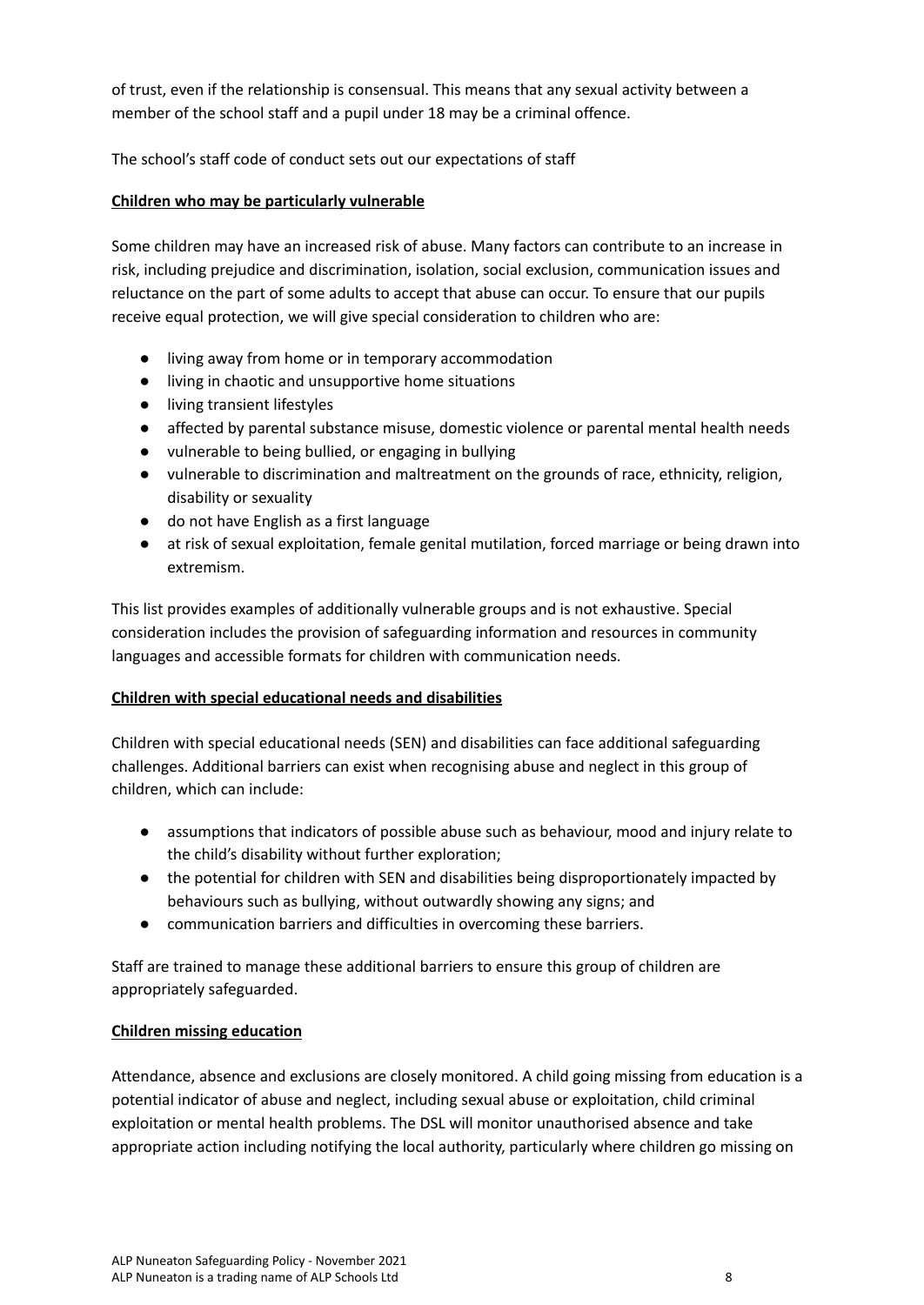repeated occasions and/or are missing for periods during the school day. Staff must also be alert to signs of children at risk of travelling to conflict zones, female genital mutilation and forced marriage.

## **Mental health**

Schools have an important role to play in supporting the mental health and wellbeing of their pupils.

All staff are aware that mental health problems can be an indicator that a child has suffered or is at risk of suffering abuse, neglect or exploitation. Staff are also aware that where children have suffered adverse childhood experiences those experiences can impact on their mental health, behaviour and education.

Where staff are concerned that a child's mental health is also a safeguarding concern, they will discuss it with the DSL or a deputy.

#### **Whistleblowing if you have concerns about a colleague**

Staff who are concerned about the conduct of a colleague towards a pupil are undoubtedly placed in a very difficult situation. They may worry that they have misunderstood the situation and they will wonder whether a report could jeopardise their colleague's career. All staff must remember that the welfare of the child is paramount. The school's whistleblowing policy enables staff to raise concerns or allegations, initially in confidence and for a sensitive enquiry to take place.

All concerns of poor practice or possible child abuse by colleagues should be reported to the headteacher. Complaints about the headteacher/principal should be reported to the chair of governors, chair of the management committee or proprietor.

Staff may also report their concerns directly to children's social care or the police if they believe direct reporting is necessary to secure action.

#### **Allegations and concerns raised in relation to staff, supply staff, contractors and volunteers**

When an allegation is made against a member of staff, including supply staff, contractors or volunteers, our set procedures must be followed. The full procedures for dealing with allegations against staff and managing low level concerns raised about staff can be found in *Keeping Children Safe in Education (DfE, 2021)* and in the school's allegations and concerns raised in relation to staff, supply staff, contractors and volunteers policy and procedures.

Allegations concerning staff who no longer work at the school, or historical allegations will be reported to the police.

#### **Staff training**

It is important that all staff receive training to enable them to recognise the possible signs of abuse, neglect and exploitation, online safety and to know what to do if they have a concern.

New staff and governors will receive a briefing during their induction, which includes the school's child protection policy and staff behaviour policy, reporting and recording arrangements, and details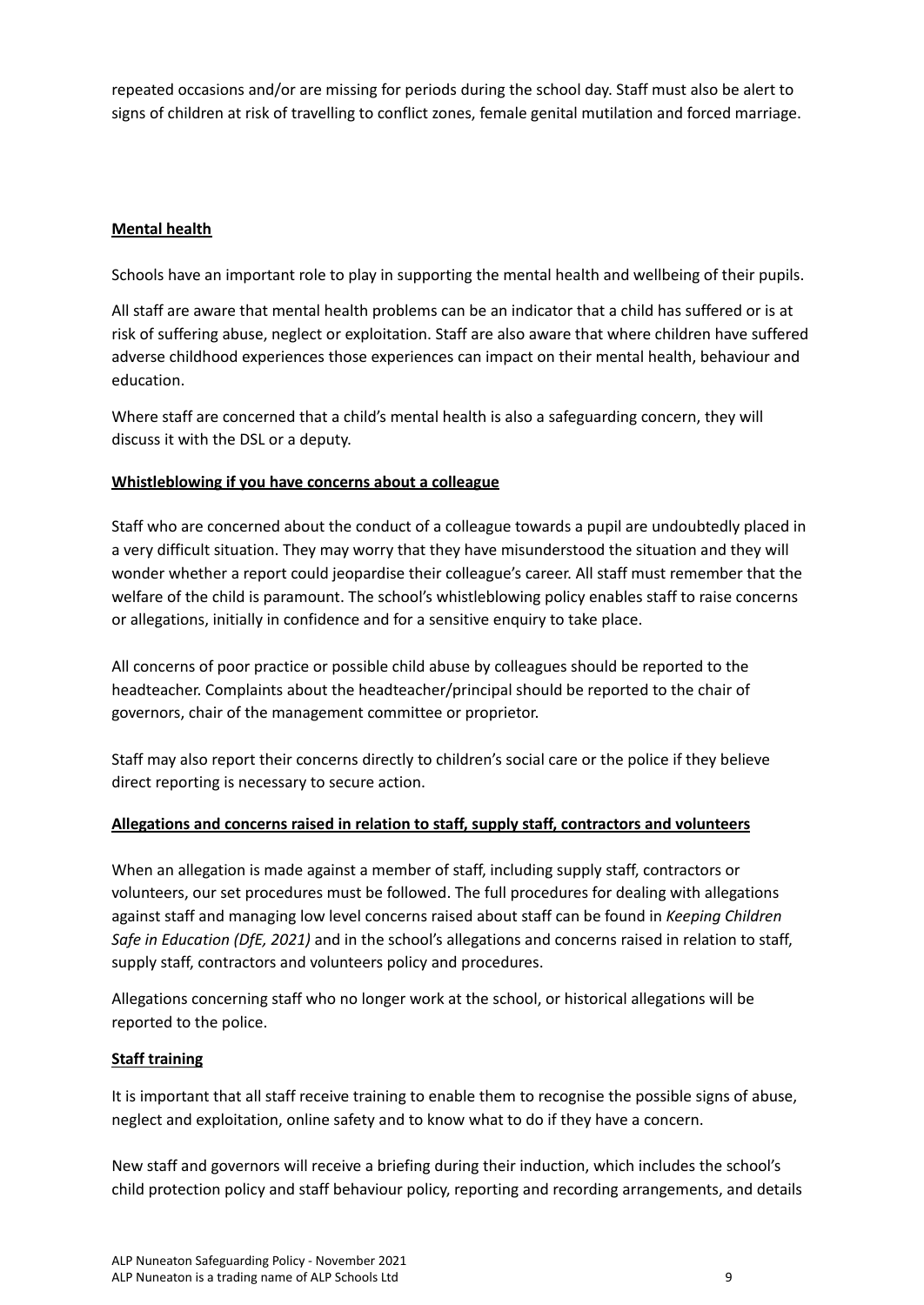for the DSL. All staff, including the DSL, headteacher (unless the headteacher is the DSL) and governors will receive training that is regularly updated. All staff will also receive safeguarding and child protection updates via email, e-bulletins, website access and staff meetings throughout the year.

## **Safer recruitment**

Our school complies with the requirements of Keeping Children Safe in Education (DfE 2021) and the local safeguarding partner arrangements by carrying out the required checks and verifying the applicant's identity, qualifications and work history. The school's Safer Recruitment policy and procedures set out the process in full and can be found in the school policy folder in your Google admin team drive. At least one member of each recruitment panel will have attended safer recruitment training.

All relevant staff (involved in early years settings and/or before or after school care for children under eight) are made aware of the disqualification from childcare legislation and their obligations to disclose relevant information to the school.

The school obtains written confirmation from supply agencies or third party organisations that supply staff or other individuals who may work in the school have been appropriately checked and are suitable to work with children.

Trainee teachers will be checked either by the school or by the training provider, from whom written confirmation will be obtained confirming their suitability to work with children.

The school maintains a single central record of recruitment checks undertaken.

#### **Volunteers**

Volunteers, including governors will undergo checks commensurate with their work in the school, their contact with pupils and the supervision provided to them. Under no circumstances will a volunteer who has not been appropriately checked be left unsupervised.

#### **Contractors**

The school checks the identity of all contractors working on site and requests DBS with barred list checks where required by statutory guidance. Contractors who have not undergone checks will not be allowed to work unsupervised during the school day.

#### **Site security**

Visitors to the school, including contractors, are asked to sign in and are given a badge, which confirms they have permission to be on site. Parents who are simply delivering or collecting their children do not need to sign in. All visitors are expected to observe the school's safeguarding and health and safety regulations. The headteacher will exercise professional judgement in determining whether any visitor should be escorted or supervised while on site.

## **Extended school and off-site arrangements**

All extended and off site activities are subject to a risk assessment to satisfy health and safety and safeguarding requirements. Where extended school activities are provided by and managed by the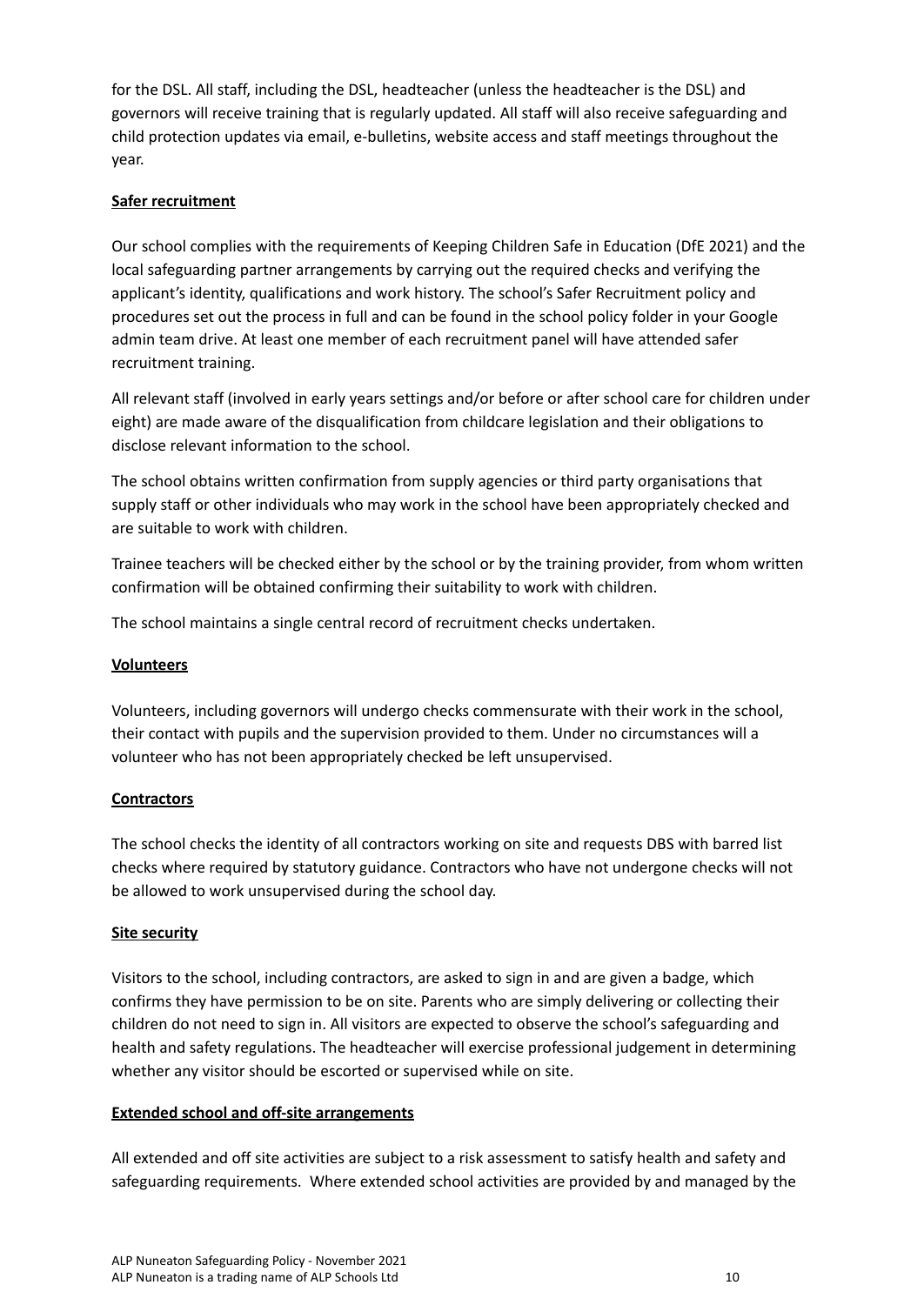school, our own child protection policy and procedures apply. If other organisations provide services or activities on our site on behalf of our school, we will check that they have appropriate procedures in place, including safer recruitment procedures.

When our pupils attend off-site activities, including day and residential visits and work-related activities, we will check that effective child protection arrangements are in place.

## **Staff/pupil online relationships**

The school provides advice to staff regarding their personal online activity and has strict rules regarding online contact and electronic communication with pupils. Staff found to be in breach of these rules may be subject to disciplinary action or child protection investigation. Please refer to the following policies and staff:

- Monitoring
- Social Media
- Social media guidance sheet (see safeguarding policy folder)
- Security
- Code of Conduct
- Electronic Information and Communication Systems

#### **Child protection procedures Recognising abuse**

To ensure that our pupils are protected from harm, we need to understand what types of behaviour constitute abuse and neglect.

Abuse and neglect are forms of maltreatment. Somebody may abuse or neglect a child by inflicting harm, for example by hitting them, or by failing to act to prevent harm, for example by leaving a small child home alone.

Abuse may be committed by adult men or women and by other children and young people.

Keeping Children Safe in Education (DfE 2021) refers to four categories of abuse. These are set out at Appendix One along with indicators of abuse.

#### **Bullying**

While bullying between children is not a separate category of abuse and neglect, it is a very serious issue that can cause anxiety and distress. All incidences of bullying, including cyber-bullying and prejudice-based bullying should be reported and will be managed through our tackling-bullying procedures which can be accessed in the school policies Google Admin team drive.

#### **Taking action**

Any child, in any family in any school could become a victim of abuse. Staff should always maintain an attitude of "it could happen here". Key points for staff to remember for acting are:

- in an emergency take the action necessary to help the child (including calling 999)
- report your concern as soon as possible to the DSL, definitely by the end of the day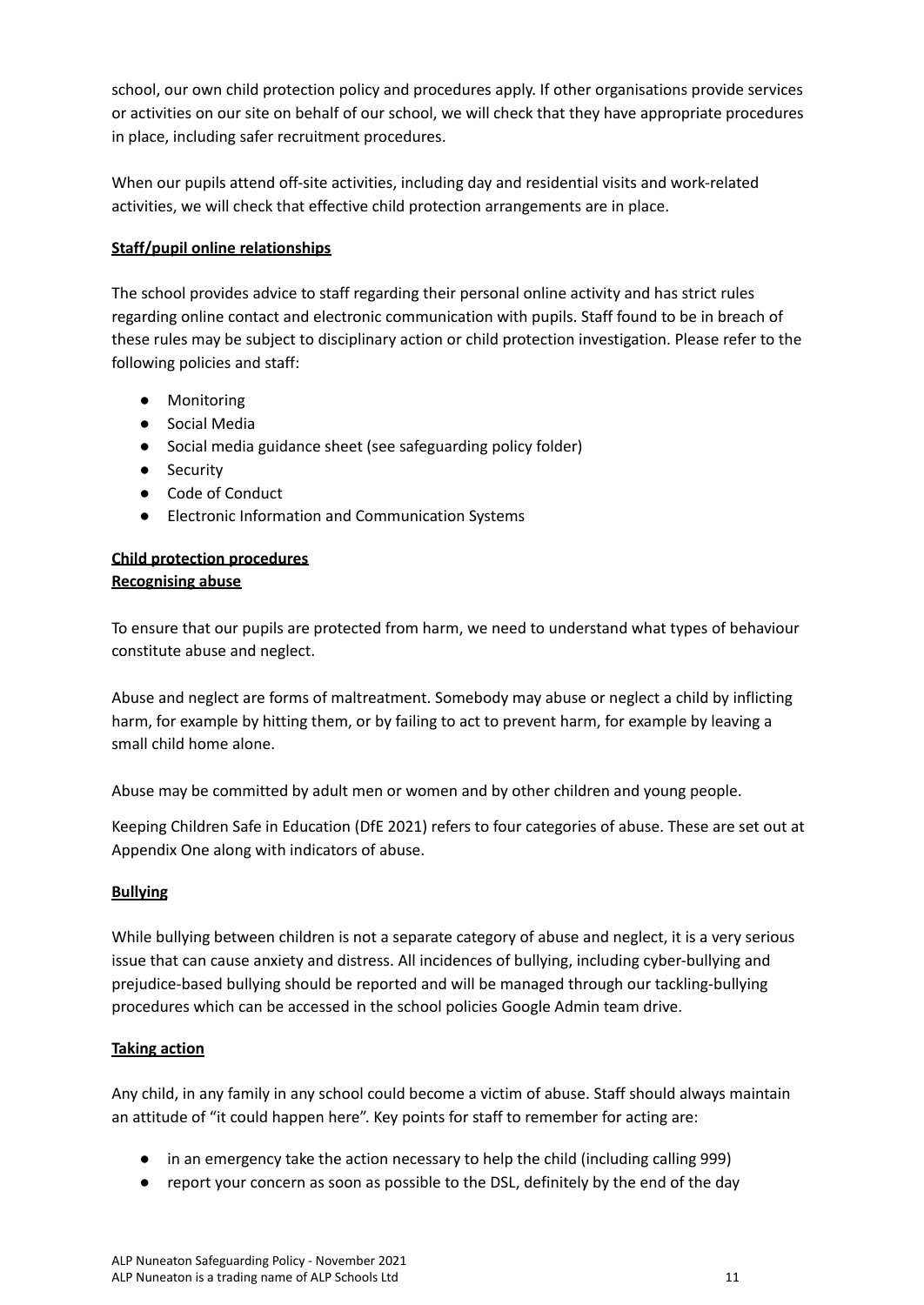- do not start your own investigation
- share information on a need-to-know basis only do not discuss the issue with colleagues, friends or family
- complete a record of concern
- seek support for yourself if you are distressed.

#### **If you are concerned about a pupil's welfare**

There will be occasions when staff may suspect that a pupil may be at risk. The pupil's behaviour may have changed, their artwork could be bizarre, they may write stories or poetry that reveal confusion or distress, or physical signs may have been noticed. In these circumstances, staff will try to give the pupil the opportunity to talk and ask if they are OK or if they can help in any way.

Staff should use the welfare concern form to record these early concerns. If the pupil does reveal that they are being harmed, staff should follow the advice below. Following an initial conversation with the pupil, if the member of staff has concerns, they should discuss their concerns with the DSL.

All members of staff have the right to have a professional curiosity and can continue to ask questions about a concern they have individually raised until they are satisfied with the outcome.

#### **If a pupil discloses to you**

It takes a lot of courage for a child to disclose that they are being abused. They may feel ashamed, particularly if the abuse is sexual; their abuser may have threatened what will happen if they tell; they may have lost all trust in adults; or they may believe, or have been told, that the abuse is their own fault. Sometimes they may not be aware that what is happening is abusive.

If a pupil talks to a member of staff about any risks to their safety or wellbeing, the staff member will, at the appropriate time, let the pupil know that in order to help them they must pass the information on to the DSL. The point at which they tell the pupil this is a matter for professional judgement. During their conversations with the pupils, staff will:

- allow them to speak freely
- remain calm and not overreact
- give reassuring nods or words of comfort 'I'm so sorry this has happened', 'I want to help', 'This isn't your fault', 'You are doing the right thing in talking to me'
- not be afraid of silences
- under no circumstances ask investigative questions such as how many times this has happened, whether it happens to siblings, or what does the pupil's mother think about it
- not automatically offer any physical touch as comfort
- avoid admonishing the child for not disclosing earlier. Saying things such as 'I do wish you had told me about this when it started' may be interpreted by the child to mean that they have done something wrong
- tell the pupil what will happen next
- report verbally to the DSL even if the child has promised to do it by themselves
- complete the welfare concern form and hand it to the DSL as soon as possible
- seek support if they feel distressed.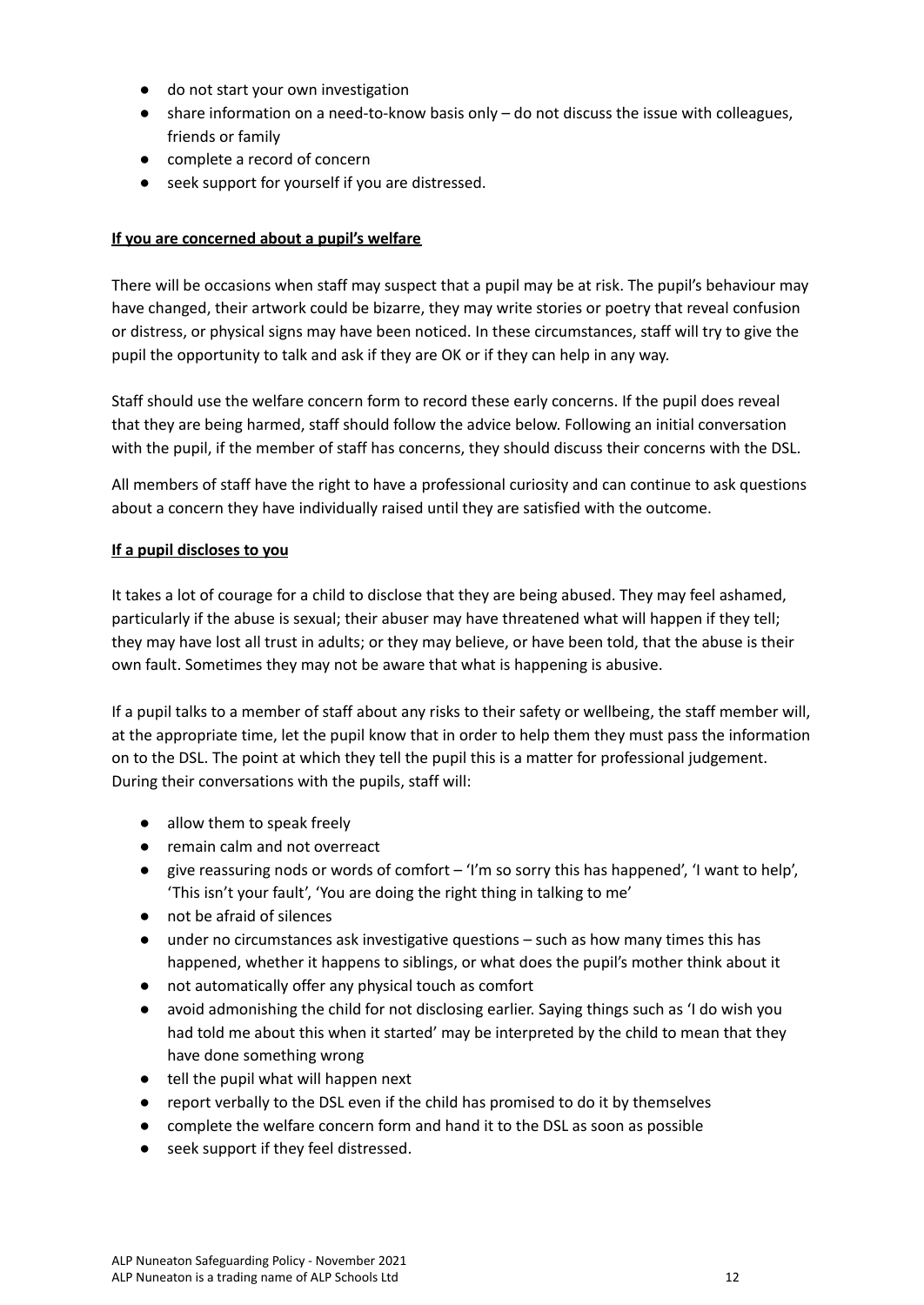● Ensure that the student is updated by the DSL/DDSL as to what actions have been taken and any follow up procedures in a timely manner unless this is in relation to FGM.

## **Notifying parents**

The school will normally seek to discuss any concerns about a pupil with their parents. This must be handled sensitively, and the DSL will contact the parent in the event of a concern, suspicion or disclosure.

Our focus is the safety and wellbeing of the pupil. Therefore, if the school believes that notifying parents could increase the risk to the child or exacerbate the problem, advice will first be sought from children's social care and/or the police before parents are contacted.

#### **Confidentiality and sharing information**

All staff will understand that child protection issues warrant a high level of confidentiality. Staff should only discuss concerns with the DSL, headteacher/principal or chair of governors (depending on who is the subject of the concern). That person will then decide who else needs to have the information and they will disseminate it on a 'need-to-know' basis.

Following several cases where senior leaders in school had failed to act upon concerns raised by staff, *Keeping Children Safe in Education (2021)* emphasises that any member of staff can contact children's social care if they are concerned about a child.

Child protection information will be stored and handled in line with our Retention and Destruction Policy.

Information sharing will take place in a timely and secure manner and where:

- it is necessary and proportionate to do so; and
- the information to be shared is relevant, adequate and accurate.

Information sharing decisions will be recorded, whether or not the decision is taken to share.

Welfare concern forms and other written information will be stored in a locked facility and any electronic information will be password protected and only made available to relevant individuals.

Child protection information will be stored separately from the pupil's school file and the school file will be 'tagged' to indicate that separate information is held.

The DSL will normally obtain consent from the pupil and/or parents to share sensitive information within the school or with outside agencies. Where there is good reason to do so, the DSL may share information *without* consent, and will record the reason for not obtaining consent.

If any member of staff receives a request from a pupil or parent to see child protection records, they will refer the request to the data protection officer and/or DSL.

The UK GDPR and the Data Protection Act 2018 do not prevent school staff from sharing information with relevant agencies, where that information may help to protect a child.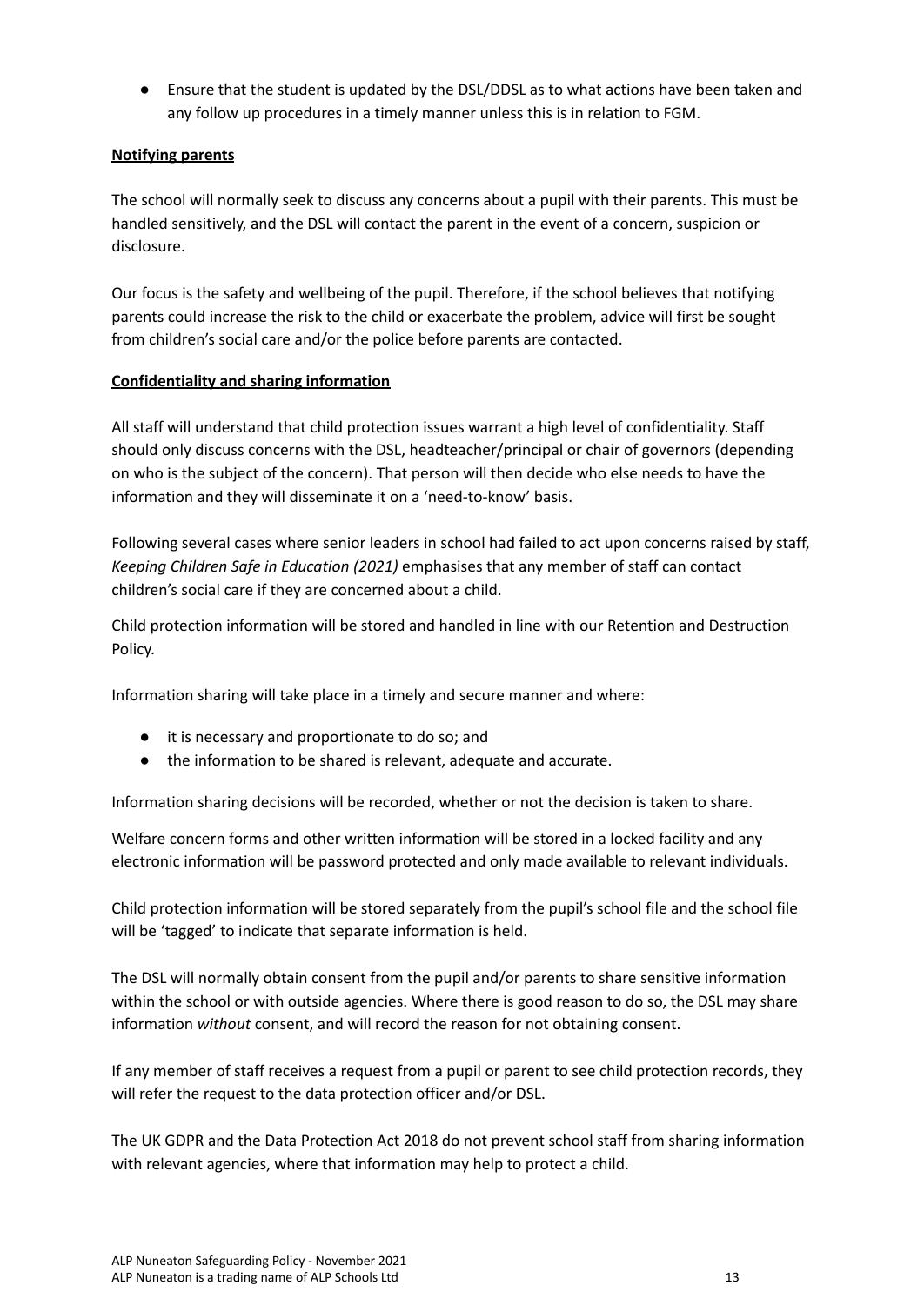The school's confidentiality and information-sharing policy is available to parents and pupils on request. Parents and Carers are referred to the school website or alternatively, copies can be obtained from the Headteacher, Denise Lane.

When pupils leave the school their records will be shared with the new provision within 5 working days.

## **Referral to children's social care**

The DSL will make a referral to children's social care if it is believed that a pupil is suffering or is at risk of suffering significant harm. The pupil (subject to their age and understanding) and the parents will be told that a referral is being made, unless to do so would increase the risk to the child.

Any member of staff may make a direct referral to children's social care if they genuinely believe independent action is necessary to protect a child.

## **Reporting directly to child protection agencies**

Staff should follow the reporting procedures outlined in this policy. However, they may also share information directly with children's social care, police or the NSPCC if:

- the situation is an emergency and the designated safeguarding lead, their deputy, the headteacher and the chair of governors are all unavailable
- they are convinced that a direct report is the only way to ensure the pupil's safety
- for any other reason they make a judgement that direct referral is in the best interests of the child.

#### **Peer on peer abuse**

Children may be harmed by other children or young people. Staff will be aware of the harm caused by bullying and will use the school's anti-bullying procedures where necessary. However, all staff recognise that children can abuse their peers and should be clear about the school's policy and procedures regarding peer on peer abuse. All peer on peer abuse is unacceptable and will be taken seriously.

Peer on peer abuse can take many forms, including:

- physical abuse such as shaking, biting, hitting, kicking or hair pulling
- bullying, including cyberbullying, prejudice-based and discriminatory bullying
- sexual violence and sexual harassment such as inappropriate sexual language, touching, sexual assault or rape
- causing someone to engage in sexual activity without consent, such as forcing someone to strip, touch themselves sexually, or to engage in sexual activity with a third party
- consensual and non-consensual sharing if nude and semi-nude images and/or videos (also known as sexting or youth produced sexual imagery) including pressuring another person to send sexual imagery or video content
- abuse in intimate personal relationships between peers (also known as teenage relationship abuse) - such as a pattern of actual or threatened acts of physical, sexual or emotional abuse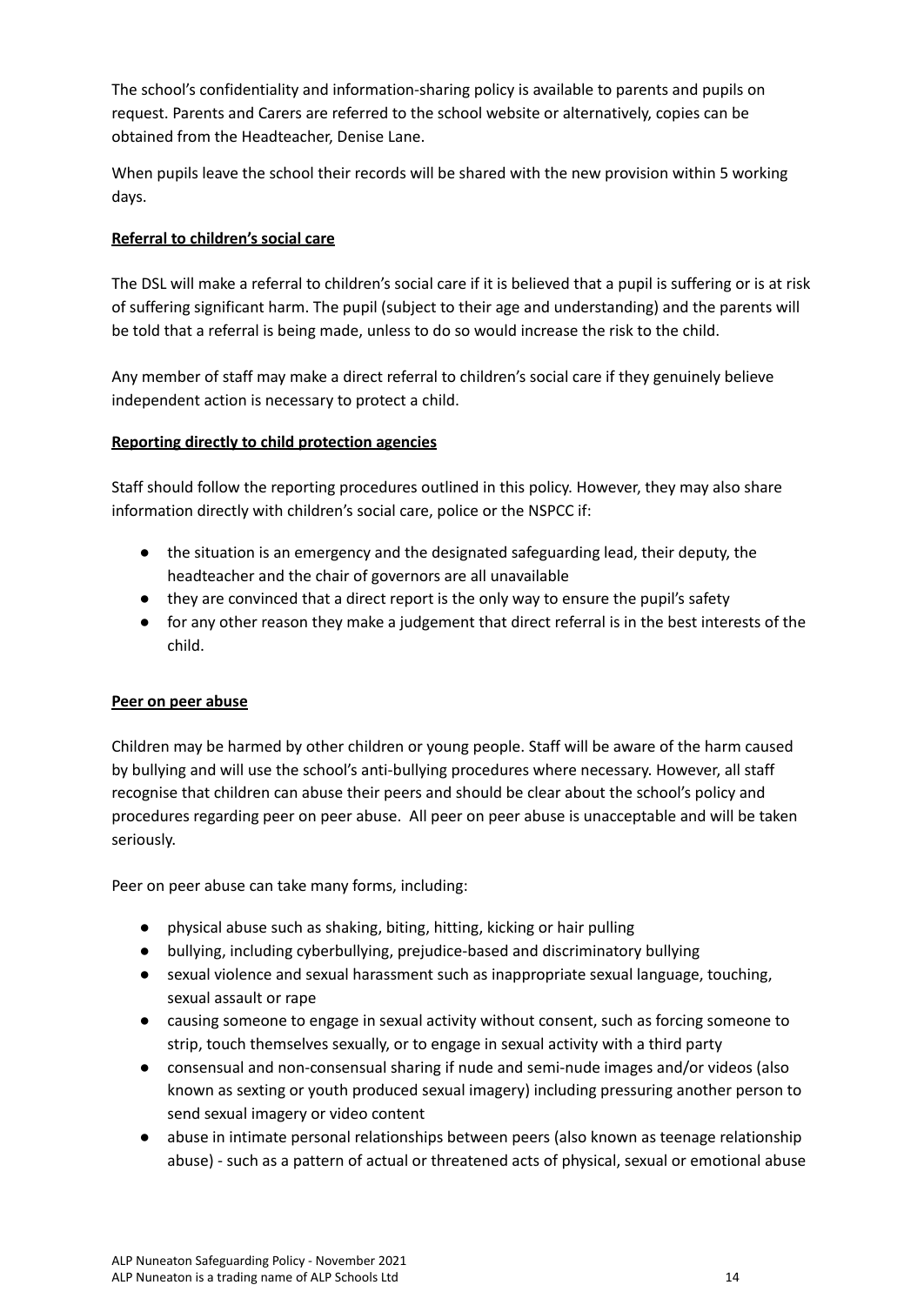- upskirting taking a picture under a person's clothing without their permission for the purposes of sexual gratification or to cause humiliation, distress or alarm
- initiation/hazing used to induct newcomers into an organisation such as sports team or school groups by subjecting them to a series of potentially humiliating, embarrassing or abusing trials which promote a bond between them
- prejudiced behaviour a range of behaviours which causes someone to feel powerless, worthless or excluded and which relates to prejudices around belonging, identity and equality, in particular prejudices linked to disabilities, special educational needs, ethnic, cultural and religious backgrounds, gender and sexual identity.

Abuse is abuse and should never be tolerated or passed off as 'banter', 'just having a laugh', 'part of growing up' or 'boys being boys'. Tolerance of such behaviours can lead to a culture of unacceptable behaviours and an unsafe environment for children.

Different gender issues can be prevalent when dealing with peer on peer abuse, for example girls being sexually touched/assaulted or boys being subject to initiation/hazing type violence. However, all staff recognise that it is more likely that girls will be victims of peer on peer abuse and boys are more likely to be the perpetrators.

Staff recognise that even if there are no reported cases of peer on peer abuse, such abuse may still be taking place but simply not being reported.

## **Minimising risk**

At our school, we take the following steps to minimise or prevent the risk of peer on peer abuse.

- An open and honest environment where young people feel safe to share information about anything that is upsetting or worrying them.
- Assemblies are used to provide a moral framework outlining acceptable behaviour and stressing the effects of bullying.
- RE and PSHE are used to reinforce the message through stories, role play, current affairs and other suitable activities.
- Staff will endeavour always to create surroundings where everyone feels confident and at ease in school.
- We will ensure that the school is well supervised, especially in areas where children might be vulnerable.

#### **Managing allegations of peer on peer abuse**

Staff should pass all allegations of peer on peer abuse to the DSL immediately. They will then be investigated and dealt with as follows.

- Information gathering children, staff and witnesses will be spoken with as soon as possible to gather relevant information quickly to understand the situation and assess whether there was intent to cause harm.
- $\bullet$  Decide on action if it is believed that any young person is at risk of significant harm, a referral will be made to children's social care. The DSL will then work with children's social care to decide on next steps, which may include contacting the police.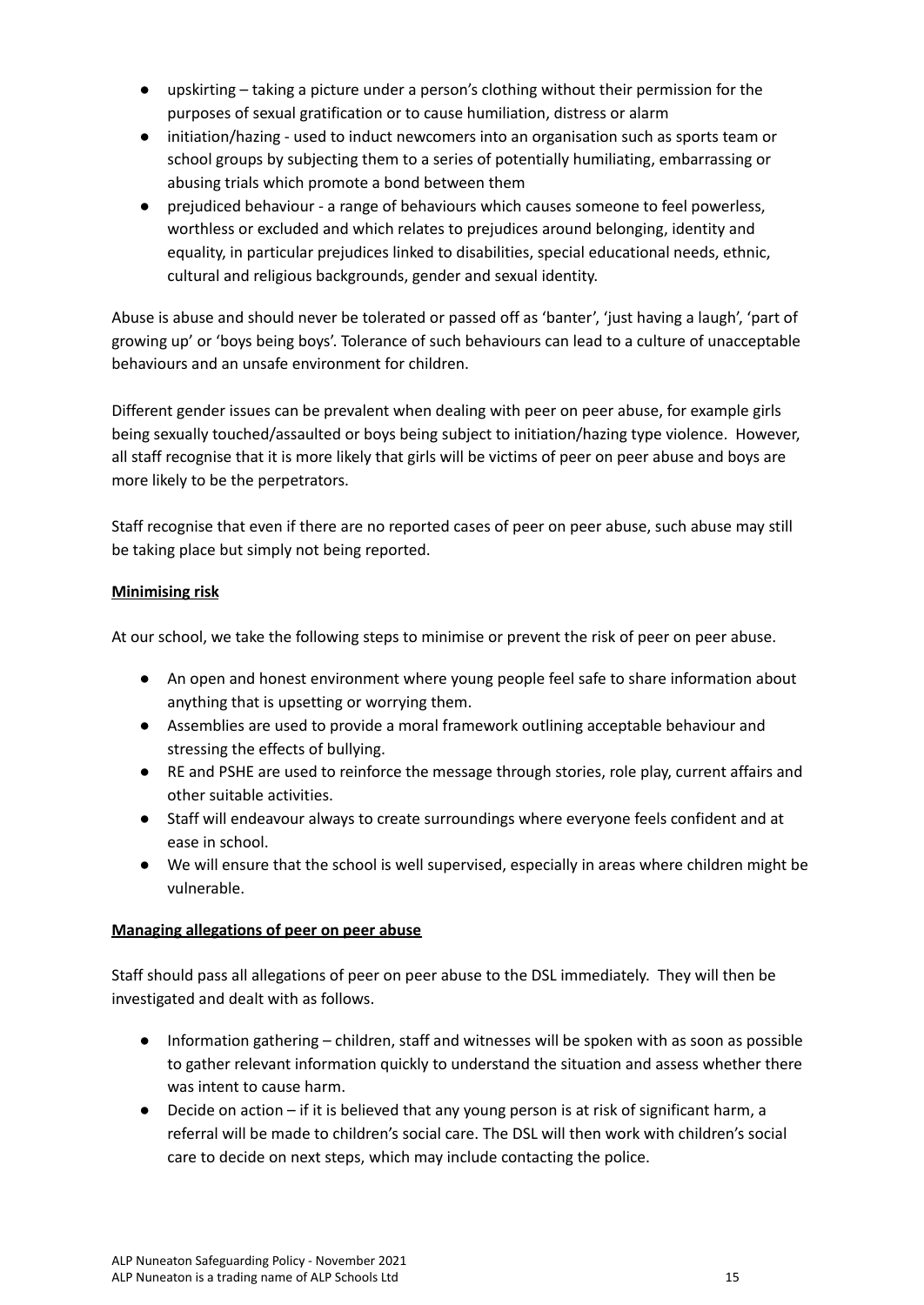- Inform parents as with other concerns of abuse, the school will normally seek to discuss concerns about a pupil with parents. Our focus is the safety and wellbeing of the pupil and so if the school believes that notifying parents could increase the risk to the child or exacerbate the problem, advice will first be sought from children's social care and/or the police before parents are contacted.
- Record all concerns, discussions and decisions made, and the reasons for those decisions, will be recorded in writing, kept confidential and stored securely on the school's child protection and safeguarding systems and/or in the child's separate child protection file. The record will include a clear and comprehensive summary of the concern, details of how the concern was followed up and resolved, and a note of the action taken, decisions reached and the outcome.

Children can report allegations or concerns of peer on peer abuse to any staff member and that staff member will pass on the allegation to the DSL in accordance with this policy. To ensure children can report their concerns easily, the school has the following system in place for children to confidently report abuse:

Where allegations of sexual violence or sexual harassment are made, the school will act in accordance with the guidance set out in Keeping Children Safe in Education *(2021)*.

#### **Supporting those involved**

The support required for the pupil who has been harmed will depend on their circumstance and the nature of the abuse. Support could include counselling, mentoring, the support of family and friends and/or support with improving peer relationships or some restorative justice work.

Support may also be required for the pupil that was harmed. We will seek to understand why the pupil acted in this way and consider what support may be required to help the pupil and/or change behaviours. Once those needs have been met, the consequences for the harm caused or intended will be addressed.

#### **Serious violence**

All staff are made aware of indicators that children are at risk from or are involved with serious violent crime. These include increased absence, a change in friendships or relationships with older individuals or groups, a significant decline in performance, signs of self-harm or a significant change in wellbeing, or signs of assault or unexplained injuries. Unexplained gifts could also indicate that children have been approached by or are involved with individuals associated with criminal gangs.

All staff are made aware of the range of risk factors which increase the likelihood of involvement in serious violence, such as being male, having been frequently absent or permanently excluded from school, having experienced child maltreatment and having been involved in offending, such as theft or robbery.

#### **Child criminal exploitation (CCE) and child sexual exploitation (CSE)**

Both CCE and CSE are forms of abuse that occur where an individual or group takes advantage of an imbalance of power to coerce, manipulate or deceive a child into taking part in sexual or criminal activity in exchange for something the victim needs or wants, and/or for the financial advantage or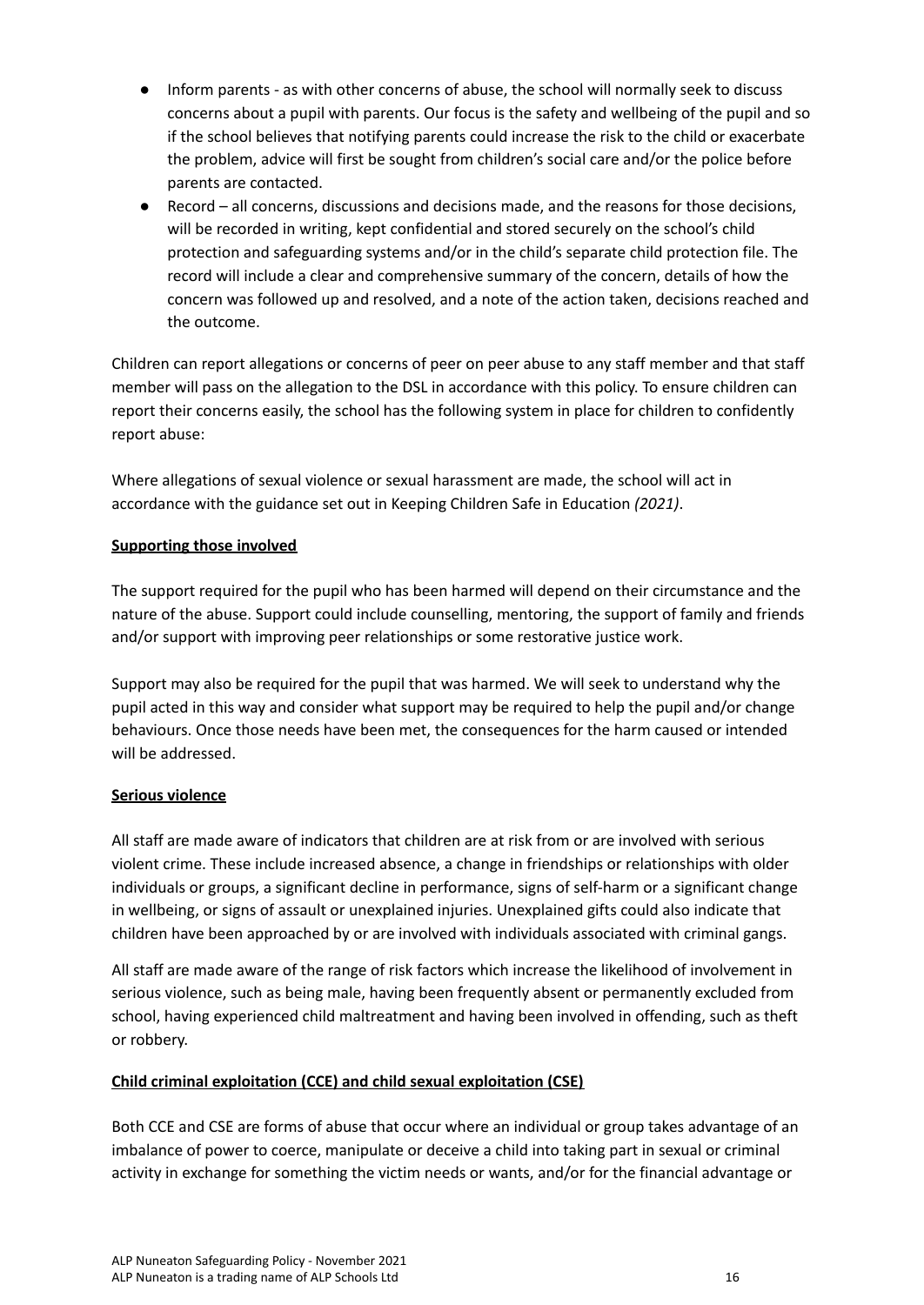increased status of the perpetrator or facilitator and/or through violence or the threat of violence. This power imbalance can be due to a range of factors, including age, gender, sexual identity, cognitive ability, physical strength, status and access to economic or other resources.

The school includes the risks of criminal exploitation and sexual exploitation in the PSHE and SRE curriculum. A common feature of such exploitation is that the child often doesn't recognise the coercive nature of the relationship and doesn't see themselves as a victim. The child may initially present what they perceive as interference by staff, but staff must act on their concerns, as they would for any other type of abuse.

## **Child Sexual Exploitation (CSE)**

CSE is a form of child sexual abuse which may involve physical contact, including assault by penetration (for example, rape or oral sex) or nonpenetrative acts such as masturbation, kissing, rubbing and touching outside clothing. It may include non-contact activities, such as involving children in the production of sexual images, forcing children to look at sexual images or watch sexual activities, encouraging children to behave in sexually inappropriate ways of grooming a child in preparation for abuse.

CSE can occur over time or be a one-off occurrence and may happen without the child's immediate knowledge e.g. through others sharing videos or images of them on social media. CSE can affect any child, who has been coerced into engaging in sexual activities. This includes 16 and 17 year olds who can legally consent to have sex. Some children may not realise they are being exploited e.g. they believe they are in a genuine romantic relationship.

Children and young people are often unwittingly drawn into sexual exploitation through the offer of friendship and care, gifts, drugs and alcohol, and sometimes accommodation. Sexual exploitation is a serious crime and can have a long-lasting adverse impact on a child's physical and emotional health. It may also be linked to child trafficking.

All staff are made aware of the indicators of sexual exploitation which, as well as including the indicators set out under CCE below, can also include having older boyfriends and suffering sexually transmitted infections or becoming pregnant. All concerns are reported immediately to the DSL.

#### **Child Criminal Exploitation (CCE)**

CCE can include children being forced or manipulated into transporting drugs or money through county lines, working in cannabis factories, shoplifting or pickpocketing, being forced or manipulated into committing vehicle crime or threatening/committing serious violence to others.

Children can become trapped by this exploitation as perpetrators can threaten victims (and their families) with violence or entrap and coerce them into debt. They may be coerced into carrying weapons such as knives or carry a knife for a sense of protection.

Children involved in criminal exploitation often commit crimes themselves. They may still have been criminally exploited even if the activity appears to be something they have agreed or consented to.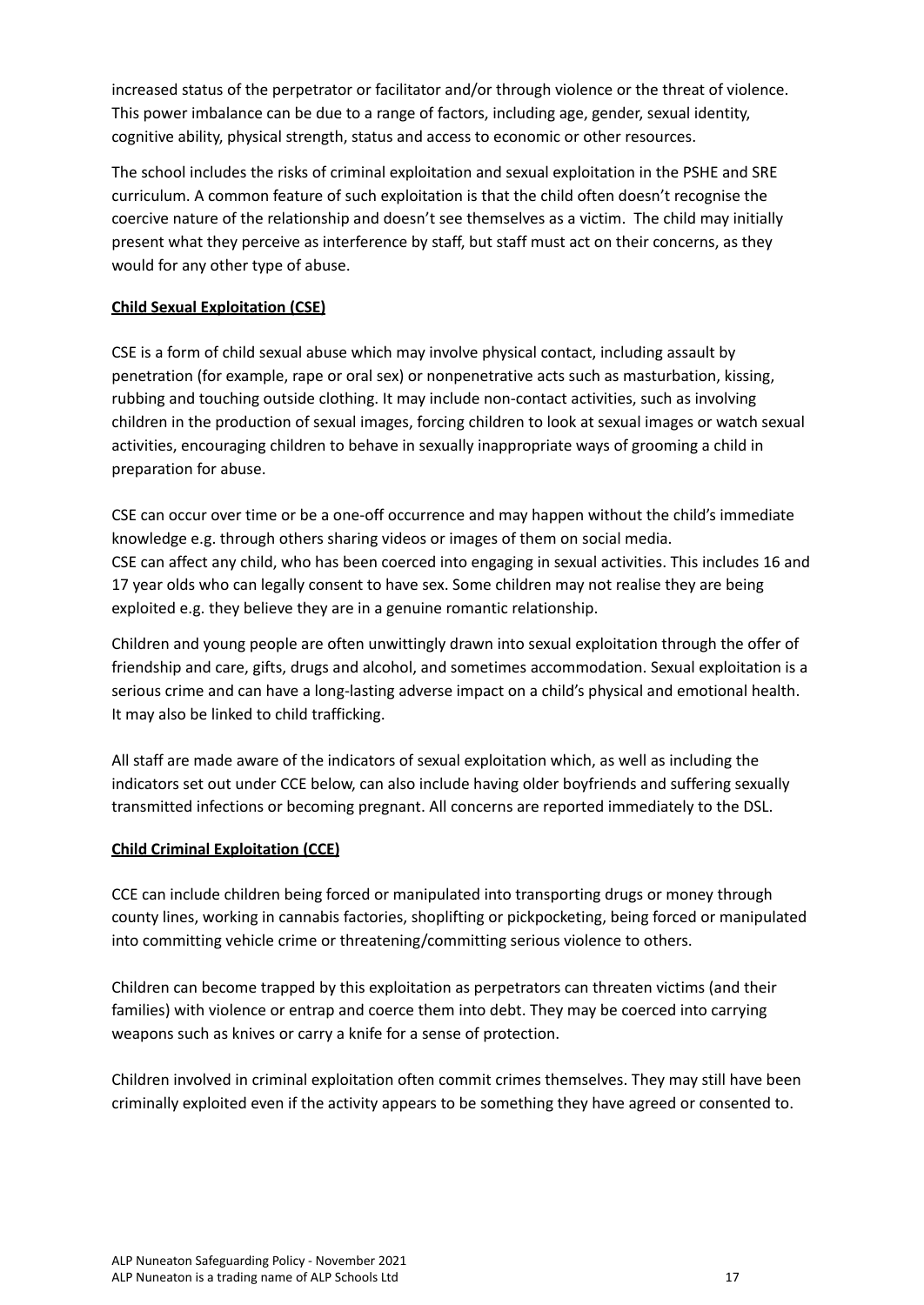It is important to note that the experience of girls who are criminally exploited can be very different to that of boys and both boys and girls being criminally exploited may be at higher risk of sexual exploitation.

All staff are made aware of indicators that children are at risk from or experiencing criminal exploitation. The main indicator can include children who:

- appear with unexplained gifts or new possessions
- associate with other young people involved in exploitation
- suffer from changes in emotional well-being
- misuse drugs or alcohol
- go missing for periods of time or regular return home late
- regularly miss school or education or do not take part in education.

#### **County lines**

County lines is a term used to describe gangs and organised criminal networks involved in exporting illegal drugs around the country using dedicated mobile phone lines. Children and vulnerable adults are exploited to move, store and sell drugs and money, with offenders often using coercion, intimidation, violence and weapons to ensure compliance of victims.

County lines exploitation can occur where an individual or group takes advantage of an imbalance of power to coerce, manipulate or deceive a child. This power imbalance can be due to the same range of factors set out under CCE, above.

Children can be targeted and recruited into county lines in a number of locations, including schools and colleges. Indicators of county lines include those indicators set out under CCE, above, with the main indicator being missing episodes from home and/or school. Additional specific indicators that may be present where a child is criminally exploited include children who:

- go missing and are subsequently found in areas away from home
- have been the victim or perpetrator of serious violence (e.g. knife crime)
- are involved in receiving requests for drugs via a phone line, moving drugs, handing over and collecting money for drugs
- are exposed to techniques such as 'plugging', where drugs are concealed internally to avoid detection
- are found in accommodation with which they have no connection or in a hotel room where there is drug activity
- owe a 'debt bond' to their exploiters
- have their bank accounts used to facilitate drug dealing.

#### **Online safety**

As schools increasingly work online, it is essential that children are safeguarded from potentially harmful and inappropriate material. The use of technology has become a significant component of many safeguarding issues, such as child sexual exploitation, radicalisation and sexual predation.

We have ensured that appropriate filters and monitoring systems are in place to manage the content available to pupils, who can contact our pupils and the personal conduct of our pupils online. We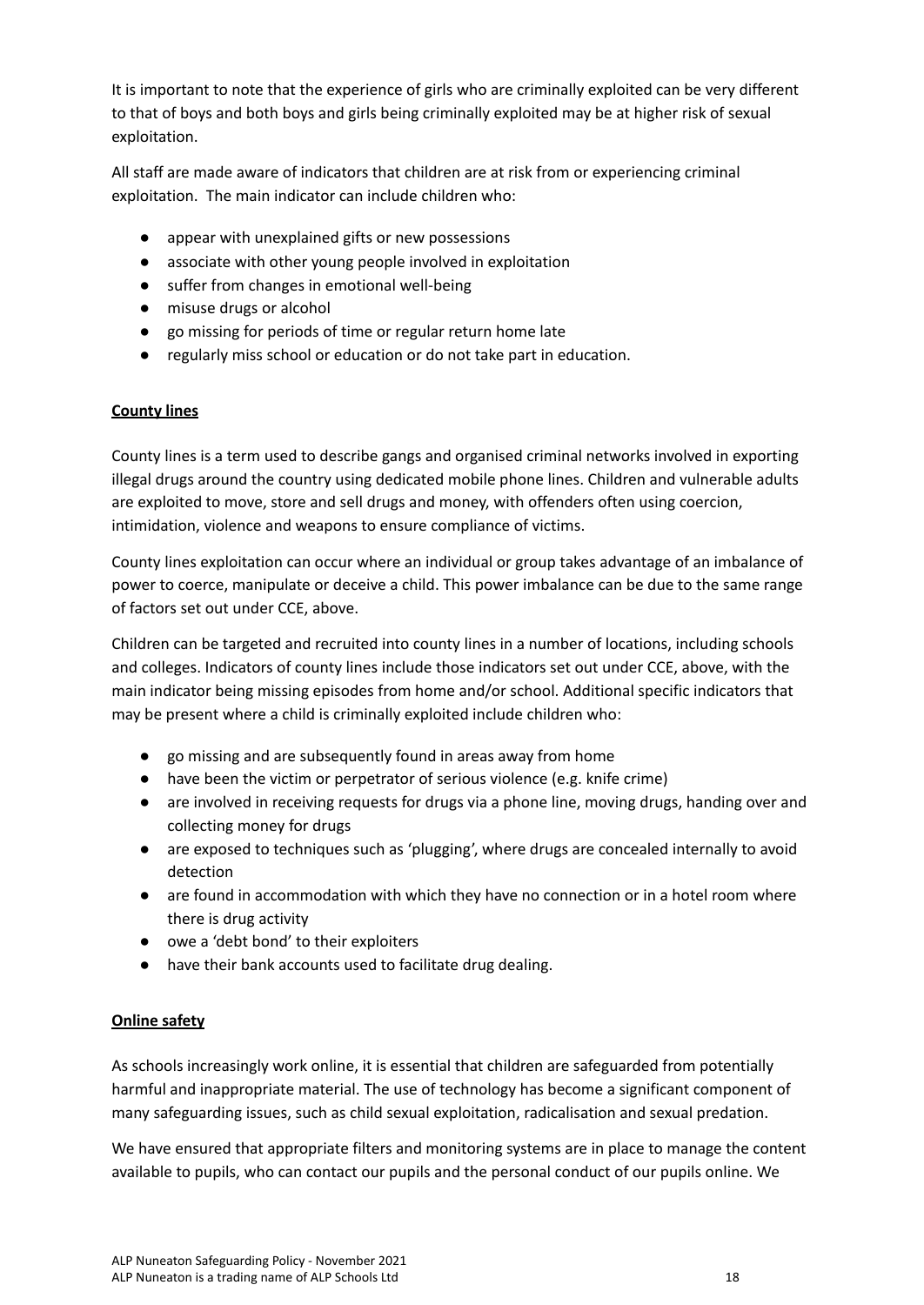have also ensured that appropriate level of security protection procedures are in place to safeguard our systems, staff and learners. We review the effectiveness of these procedures periodically to keep up with evolving cyber-crime technologies.

Online safety risks can be categorised into four areas of risk:

- content being exposed to illegal, inappropriate or harmful content such as pornography, fake news, misogyny, self-harm, suicide, radicalisation and extremism
- contact being subjected to harmful online interaction with other users such as peer to peer pressure and adults posing as children or young adults to groom or exploit children
- conduct personal online behaviour that increases the likelihood of, or causes, harm such as making, sending and receiving explicit images, sharing other explicit images and online bullying
- commerce risks such as online gambling, inappropriate advertising, phishing or financial scams.

All staff are aware of these risk areas and should report any concerns to the DSL.

## **Sharing nudes and semi nudes**

Sharing photos, videos and live streams online is part of daily life for many children and young people, enabling them to share their experiences, connect with friends and record their lives. Sharing nudes and semi-nudes means the sending or posting online of nude or semi-nude images, videos or live streams by young people under the age of 18. This could be via social media, gaming platforms, chat apps or forums, or done offline between devices via services like Apple's AirDrop.

The term 'nudes' is used as it is most commonly recognised by young people and more appropriately covers all types of image sharing incidents. Alternative terms used by children and young people may include 'dick pics' or 'pics'. Other terms used in education include 'sexting', 'youth produced sexual imagery' and 'youth involved sexual imagery'.

The motivations for taking and sharing nudes and semi-nudes are not always sexually or criminally motivated. Such images may be created and shared consensually by young people who are in relationships, as well as between those who are not in a relationship. It is also possible for a young person in a consensual relationship to be coerced into sharing an image with their partner. Incidents may also occur where:

- children and young people find nudes and semi-nudes online and share them claiming to be from a peer
- children and young people digitally manipulate an image of a young person into an existing nude online
- images created or shared are used to abuse peers e.g. by selling images online or obtaining images to share more widely without consent to publicly shame

All incidents involving youth produced sexual imagery will be responded to as follows:

● The incident will be referred to the DSL immediately and the DSL will hold an initial review meeting with appropriate staff. If appropriate, there will be subsequent interviews with the young people involved.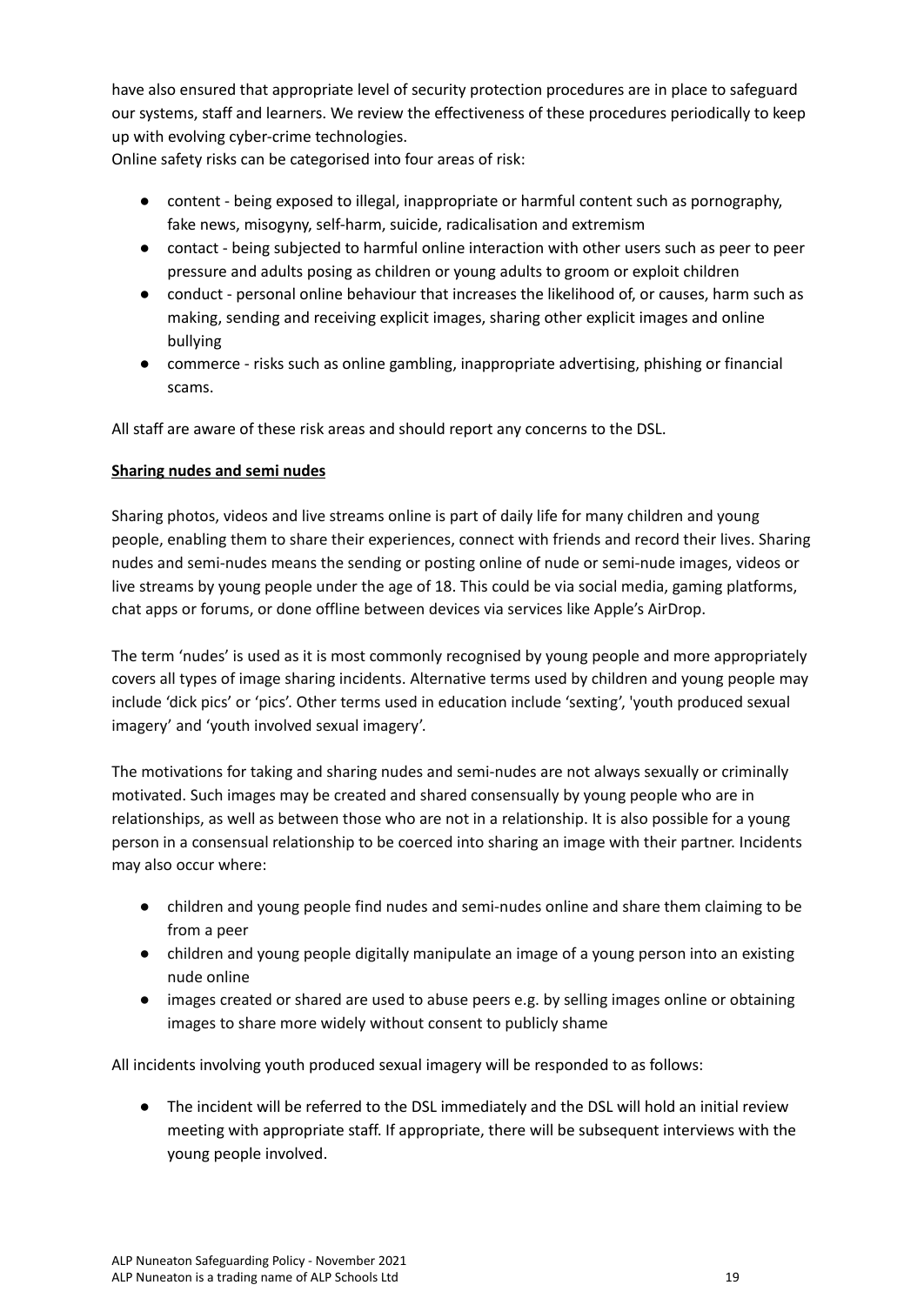- Parents will be informed at an early stage and involved in the process unless there is good reason to believe that involving parents would put the young person at risk of harm.
- At any point in the process, if there is a concern a young person has been harmed or is at risk of harm a referral will be made to children's social care and/or the police immediately in accordance with this policy.

In some instances, it may be necessary to refer the matter to the police. Once a report is made to the police, the report must be recorded, and the police will investigate. This may include seizure of devices and interviews with the young people involved.

The UK Council for Internet Safety updated its advice for managing incidences of sharing nudes and semi-nudes in December 2020 - UKCIS [advice](https://www.gov.uk/government/publications/sharing-nudes-and-semi-nudes-advice-for-education-settings-working-with-children-and-young-people/sharing-nudes-and-semi-nudes-advice-for-education-settings-working-with-children-and-young-people) 2020. The school will have regard to this advice when managing these issues.

## **Domestic abuse**

The Domestic Abuse Act 2021 introduces a legal definition of domestic abuse and recognises the impact of domestic abuse on children if they see, hear or experience the effects of abuse.

Domestic abuse is any incident or pattern of incidents of controlling, coercive, threatening behaviour, violence or abuse, between those aged 16 or over who are, or have been, intimate partners or family members regardless of gender or sexuality. It includes people who have been or are married, are or have been civil partners, have agreed to marry one another or each have or have had a parental relationship in relation to the same child. It can include psychological, physical, sexual, financial, economic and emotional abuse.

Anyone can be a victim of domestic abuse, regardless of sexual identity, age, ethnicity, socioeconomic status, sexuality or background and domestic abuse can take place inside or outside of the home.

Any child can witness and be adversely affected by domestic abuse in their home life. Experiencing domestic abuse can have a serious emotional and psychological impact on children, and in some cases, a child may blame themselves for the abuse or may have had to leave the family home as a result.

When police have been called to a domestic violence incident where children are in the household and experienced that incident, the police will inform the DSL. This ensures that the school has up to date safeguarding information about the child.

All staff are aware of the impact domestic violence can have on a child. If any of our staff are concerned that a child has witnessed domestic abuse, they will report their concerns immediately to the DSL.

#### **Honour-based abuse**

'Honour-based' abuse (HBA) encompasses crimes which have been committed to protect or defend the honour of the family and/or the community, including female genital mutilation (FGM), forced marriage, and practices such as breast ironing. All forms of HBV are abuse.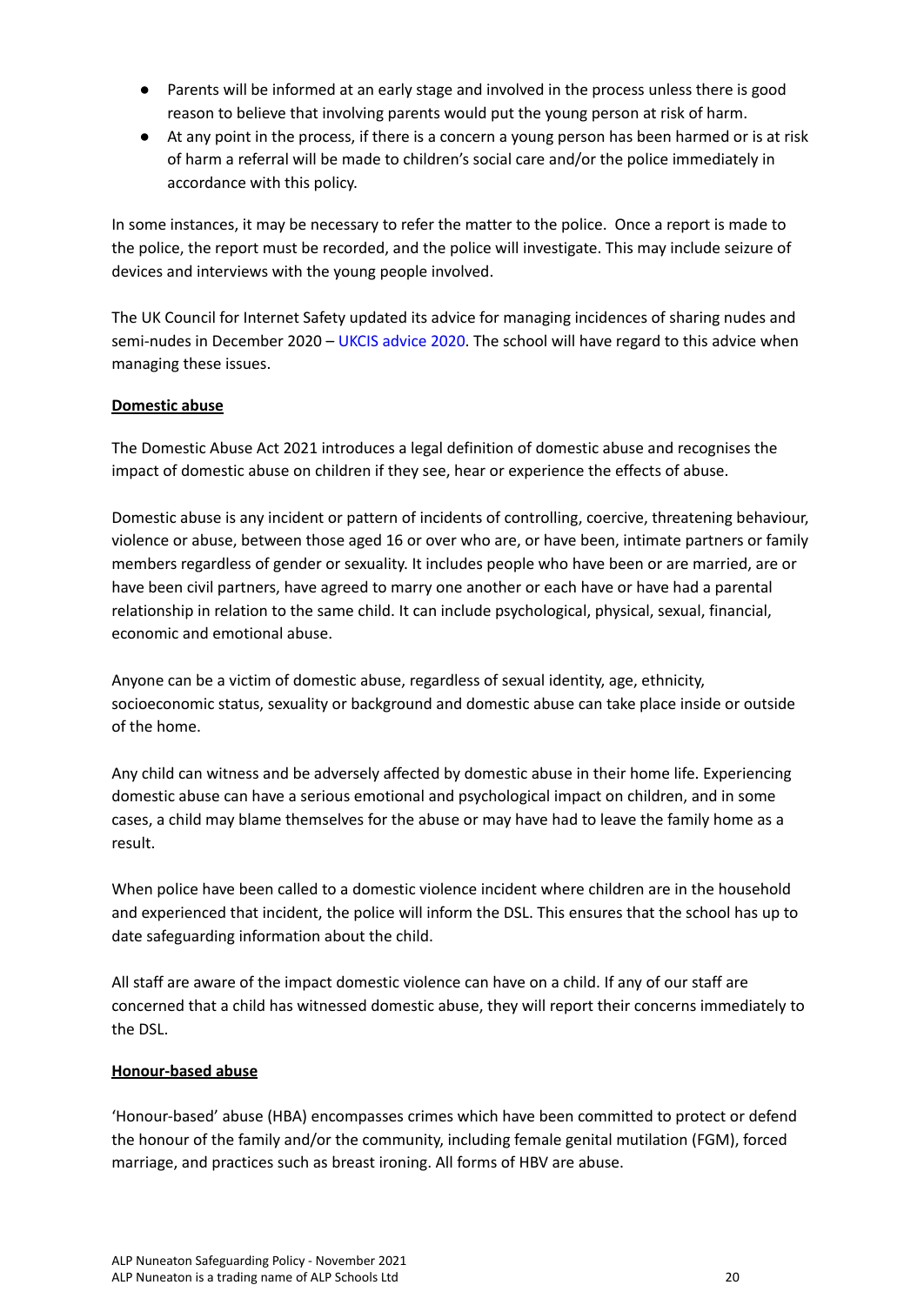Abuse committed in the context of preserving 'honour' often involves a wider network of family or community pressure and can include multiple perpetrators. Staff and the DSL are aware of this dynamic and will consider it when deciding what safeguarding action to take.

FGM is the collective name given to a range of procedures involving the partial or total removal of external female genitalia for non-medical reasons. In England, Wales and Northern Ireland, the practice is a criminal offence under the Female Genital Mutilation Act 2003. The practice can cause intense pain and distress and long-term health consequences, including difficulties in childbirth.

FGM is carried out on girls of any age, from young babies to older teenagers and adult women, so school staff are trained to be aware of risk indicators. Many such procedures are carried out abroad and staff should be particularly alert to suspicions or concerns expressed by female pupils about going on a long holiday during the summer vacation period.

A forced marriage is a marriage in which a female (and sometimes a male) does not consent to the marriage but is coerced into it. Coercion may include physical, psychological, financial, sexual and emotional pressure. It may also involve physical or sexual violence and abuse. In England and Wales, the practice is a criminal offence under the Anti-Social Behaviour, Crime and Policing Act 2014.

Children may be married at a very young age, and well below the age of consent in England. School staff receive training and should be particularly alert to suspicions or concerns raised by a pupil about being taken abroad and not be allowed to return to England.

A forced marriage is not the same as an arranged marriage. In an arranged marriage, which is common in several cultures, the families of both spouses take a leading role in arranging the marriage but the choice of whether to accept the arrangement remains with the prospective spouses.

#### **Radicalisation and extremism**

The government defines extremism as vocal or active opposition to fundamental British values, including democracy, the rule of law, individual liberty and mutual respect and tolerance of different faiths and beliefs. Radicalisation refers to the process by which a person comes to support terrorism and extremist ideologies associated with terrorist groups.

Some children are at risk of being radicalised: adopting beliefs and engaging in activities which are harmful, criminal or dangerous. Islamic extremism is the most widely publicised form and schools should also remain alert to the risk of radicalisation into white supremacy extremism.

School staff receive training to help to identify signs of extremism. Opportunities are provided in the curriculum to enable pupils to discuss issues of religion, ethnicity and culture and the school follows the DfE advice Promoting fundamental British Values as part of SMCS (spiritual, moral, social and cultural education) in Schools (2014).

[https://www.gov.uk/government/uploads/system/uploads/attachment\\_data/file/380595/SMSC\\_Gui](https://www.gov.uk/government/uploads/system/uploads/attachment_data/file/380595/SMSC_Guidance_Maintained_Schools.pdf) dance Maintained Schools.pdf

#### **Private fostering arrangements**

A private fostering arrangement occurs when someone other than a parent or a close relative cares for a child for a period of 28 days or more, with the agreement of the child's parents. It applies to children under the age of 16 or aged under 18 if the child is disabled. By law, a parent, private foster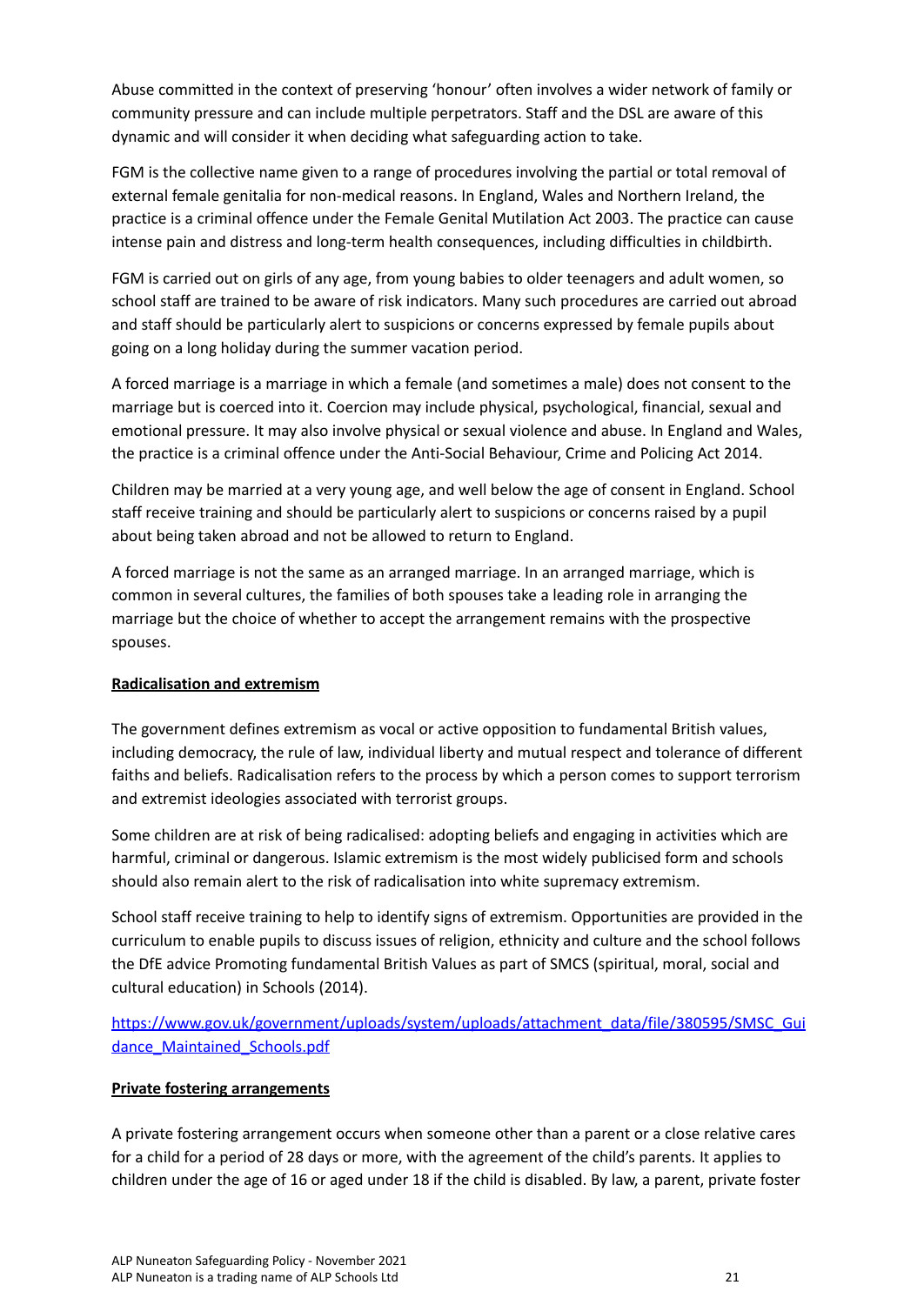carer or other persons involved in making a private fostering arrangement must notify children's services as soon as possible.

## *[http://www.safeguardinginschools.co.uk/wp-content/uploads/2014/12/Private-fostering-better-infor](http://www.safeguardinginschools.co.uk/wp-content/uploads/2014/12/Private-fostering-better-information-better-understanding.pdf) [mation-better-understanding.pdf](http://www.safeguardinginschools.co.uk/wp-content/uploads/2014/12/Private-fostering-better-information-better-understanding.pdf)*

Where a member of staff becomes aware that a pupil may be in a private fostering arrangement, they will raise this with the DSL and the school should notify the local authority of the circumstances.

#### **Forced Marriage**

Where a member of staff becomes aware that a pupil may be a victim of forced marriage this must never be reported to parents/carers and must only be reported to the police. Staff must also be aware that forced marriage is completely different to arranged marriages and know the differences between the two and how to recognise these.

#### **Related safeguarding policies**

This policy should be read alongside our other safeguarding policies, which are set out in Appendix Two.

#### **Special circumstances**

#### **Looked after children**

The most common reason for children becoming looked after is as a result of abuse or neglect. The school ensures that staff have the necessary skills and understanding to keep looked after children safe. Appropriate staff have information about a child's looked after legal status and care arrangements, including the level of authority delegated to the carer by the authority looking after the child. The designated teacher for looked after children and the DSL have details of the child's social worker and the name and contact details of the local authority's virtual head for children in care.

#### **Children who have a social worker**

Children may need a social worker due to safeguarding or welfare needs. Local authorities will share this information with us, and the DSL will hold and use this information to make informed decisions about safeguarding and promoting the child's welfare.

#### **Work experience**

The school has detailed procedures to safeguard learners undertaking work experience, including arrangements for checking people who provide placements and supervise learners on work experience which are in accordance with the guidance in *Keeping Children Safe in Education (2019)*. Please contact our careers advisor specialist Francis Mayor.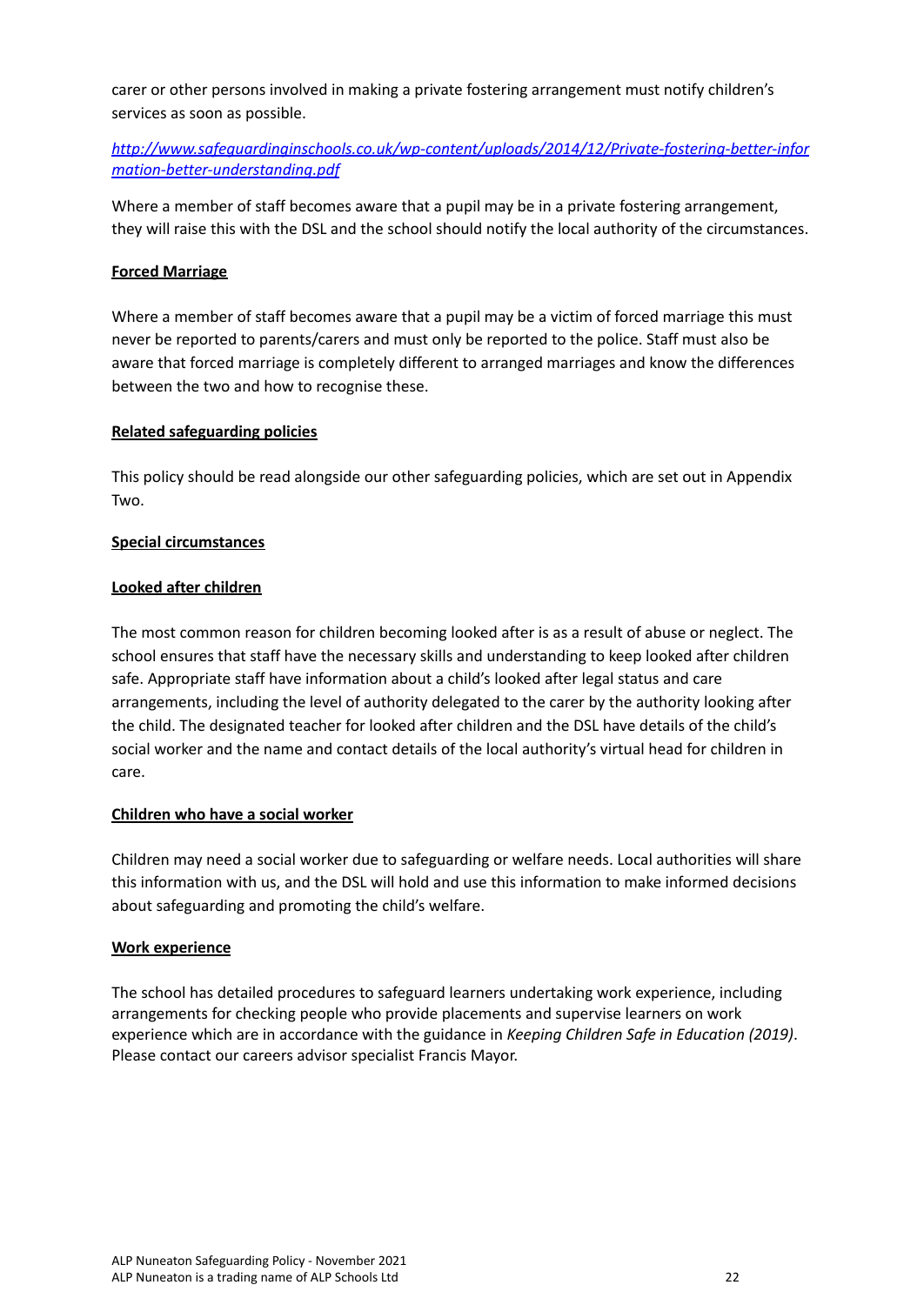#### **Children staying with host families**

The school may arrange for pupils to stay with a host family during a foreign exchange trip or sports tour. Some overseas pupils may reside with host families during school terms and we will work with the local authority to check that such arrangements are safe and suitable.

It is not possible for schools to obtain criminal record information from the DBS about adults abroad. Where pupils stay with families abroad, we will agree with partner schools a shared understanding of the arrangements in place. Staff will use their professional judgement to satisfy themselves that the arrangements are appropriate to safeguard the pupils, which will include ensuring pupils understand who to contact should an emergency occur, or a situation arise which makes them feel uncomfortable. We will also make parents aware of these arrangements.

The school follows the guidance in Annex E of *Keeping Children Safe in Education (2021)* to ensure that hosting arrangements are as safe as possible.

#### **Boarding schools and children's homes**

Research has shown that children can be particularly vulnerable in residential settings. All boarding schools and residential special schools comply with the National Minimum Standards for their setting and are appropriately inspected.

Those schools should be particularly alert to the signs of abuse in such settings and work closely with the host local authority and, where relevant, any local authorities that have placed their children there. ALP Schools does not provide boarding for it's learners.

#### **Appendix One - Four categories of abuse**

#### **Physical abuse**

Physical abuse is a form of abuse which may involve hitting, shaking, throwing, poisoning, burning or scalding, drowning, suffocating or otherwise causing physical harm to a child. Physical harm may also be caused when a parent or carer fabricates the symptoms of, or deliberately induces, illness in a child (this used to be called Munchausen's Syndrome by Proxy but is now more usually referred to as fabricated or induced illness).

#### **Emotional abuse**

Emotional abuse is the persistent emotional maltreatment of a child such as to cause severe and persistent adverse effects on the child's emotional development. It may involve conveying to a child that they are worthless or unloved, inadequate, or valued only insofar as they meet the needs of another person. It may include not giving the child opportunities to express their views, deliberately silencing them or 'making fun' of what they say or how they communicate. It may feature age or developmentally inappropriate expectations being imposed on children. These may include interactions that are beyond a child's developmental capability, as well as overprotection and limitation of exploration and learning, or preventing the child participating in normal social interaction. It may involve seeing or hearing the ill-treatment of another. It may involve serious bullying (including cyber bullying), causing children frequently to feel frightened or in danger, or the exploitation or corruption of children. Some level of emotional abuse is involved in all types of maltreatment of a child, although it may occur alone.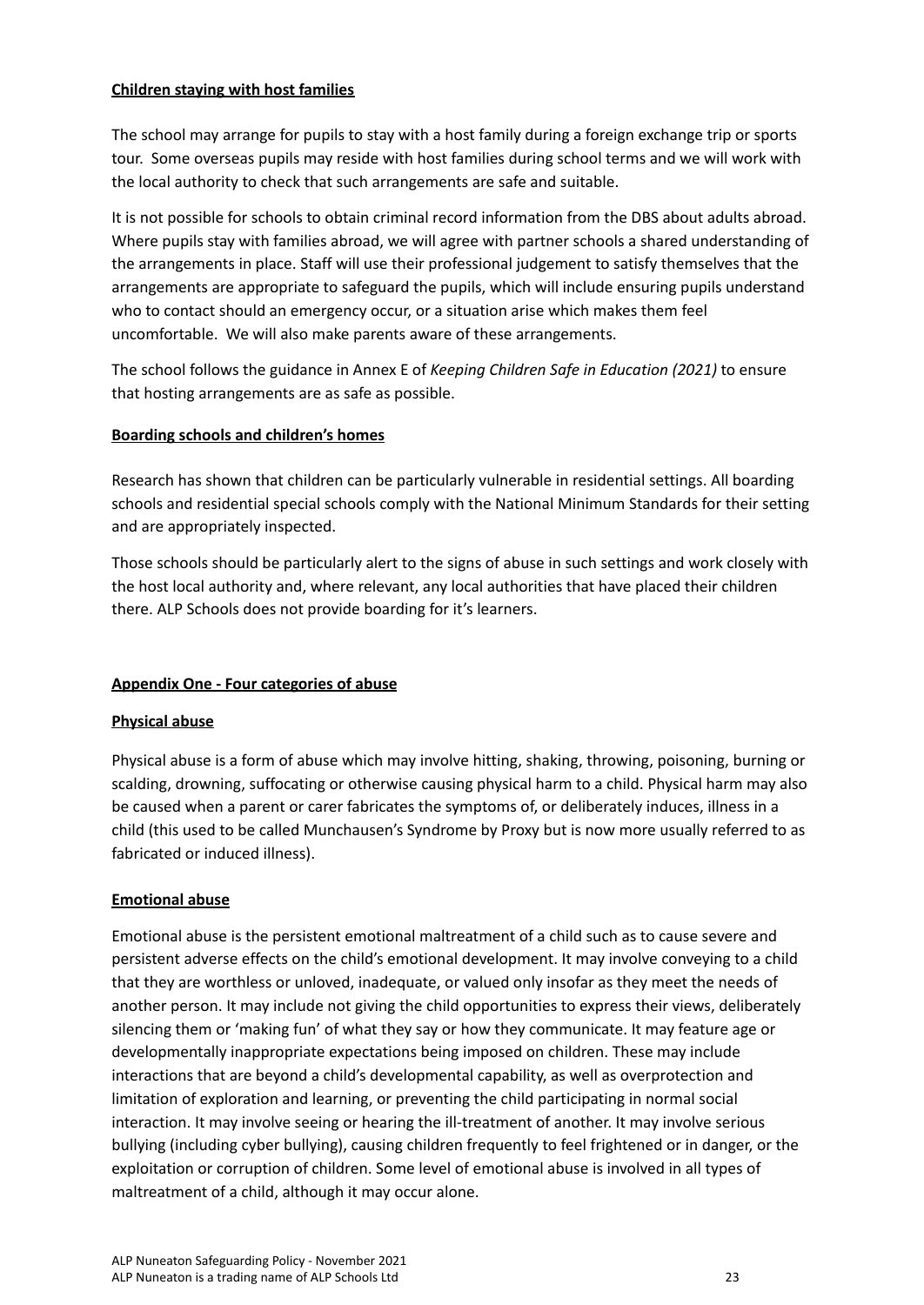#### **Sexual abuse**

Sexual abuse involves forcing or enticing a child or young person to take part in sexual activities, not necessarily involving a high level of violence, whether or not the child is aware of what is happening. The activities may involve physical contact, including assault by penetration (for example, rape or oral sex) or non-penetrative acts such as masturbation, kissing, rubbing and touching outside of clothing. They may also include non-contact activities, such as involving children in looking at, or in the production of, sexual images, watching sexual activities, encouraging children to behave in sexually inappropriate ways, or grooming a child in preparation for abuse (including via the internet). Sexual abuse is not solely perpetrated by adult males. Women can also commit acts of sexual abuse, as can other children.

#### **Neglect**

Neglect is the persistent failure to meet a child's basic physical and/or psychological needs, likely to result in the serious impairment of the child's health or development. Neglect may occur during pregnancy as a result of maternal substance abuse. Once a child is born, neglect may involve a parent or carer failing to:

- provide adequate food, clothing and shelter (including exclusion from home or abandonment);
- protect a child from physical and emotional harm or danger;
- ensure adequate supervision (including the use of inadequate care-givers); or
- ensure access to appropriate medical care or treatment. It may also include neglect of, or unresponsiveness to, a child's basic emotional needs.

#### **Indicators of abuse**

Physical signs define some types of abuse, for example, bruising, bleeding or broken bones resulting from physical or sexual abuse, or injuries sustained while a child has been inadequately supervised. The identification of physical signs is complicated, as children may go to great lengths to hide injuries, often because they are ashamed or embarrassed, or their abuser has threatened further violence or trauma if they 'tell'. It is also quite difficult for anyone without medical training to categorise injuries into accidental or deliberate with any degree of certainty. For these reasons, it is vital that staff are also aware of the range of behavioural indicators of abuse and report any concerns to the designated safeguarding lead.

It is the responsibility of staff to report their concerns. It is not their responsibility to investigate or decide whether a child has been abused.

A child who is being abused, neglected or exploited may:

- have bruises, bleeding, burns, fractures or other injuries
- show signs of pain or discomfort
- keep arms and legs covered, even in warm weather
- be concerned about changing for PE or swimming
- look unkempt and uncared for
- change their eating habits
- have difficulty in making or sustaining friendships
- appear fearful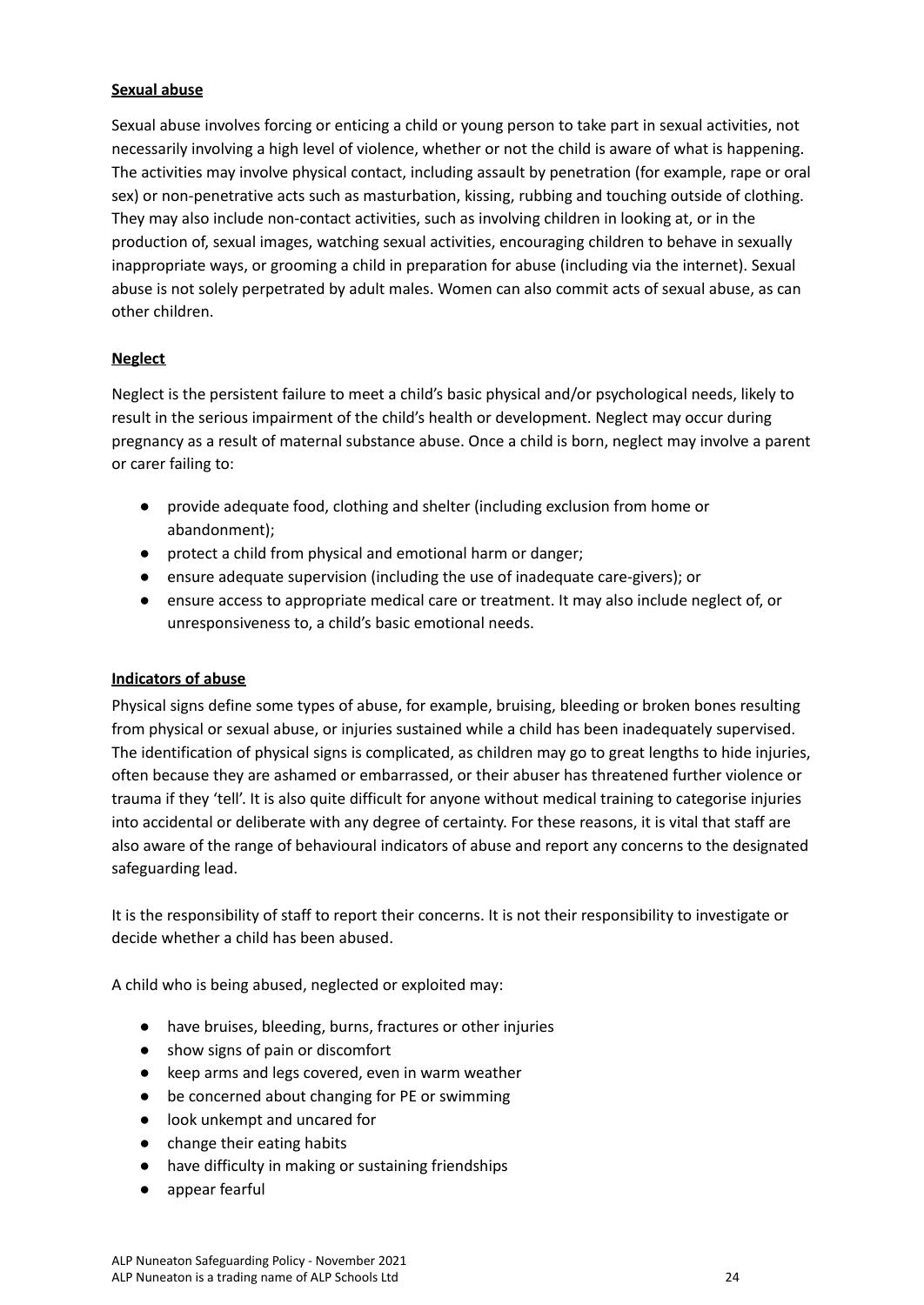- be reckless with their own or other's safety
- self-harm
- frequently miss school, arrive late or leave the school for part of the day
- show signs of not wanting to go home
- display a change in behaviour from quiet to aggressive, or happy-go-lucky to withdrawn
- challenge authority
- become disinterested in their school work
- be constantly tired or preoccupied
- be wary of physical contact
- be involved in, or particularly knowledgeable about drugs or alcohol
- display sexual knowledge or behaviour beyond that normally expected for their age
- acquire gifts such as money or a mobile phone from new 'friends'.

Individual indicators will rarely, in isolation, provide conclusive evidence of abuse. They should be viewed as part of a jigsaw, and each small piece of information will help the DSP to decide how to proceed.

#### **Appendix Two - Related safeguarding policies**

- Accessibility
- Bullying
- Behaviour and Exclusions
- Capability
- CCTV
- Code of Conduct
- Data Breach
- Data Protection
- Disciplinary
- Electronic Information and Communication Systems
- H&S
- Managing Physical Interventions
- Manual Handling
- Missing Child
- Monitoring
- Online Safety
- Provider Access
- Recruitment
- Remote Learning
- Reporting Accidents at work
- Risk Assessment
- Social Media
- Security
- Transition
- Transporting Learners
- Wellbeing at work
- Whistleblowing
- Work Experience